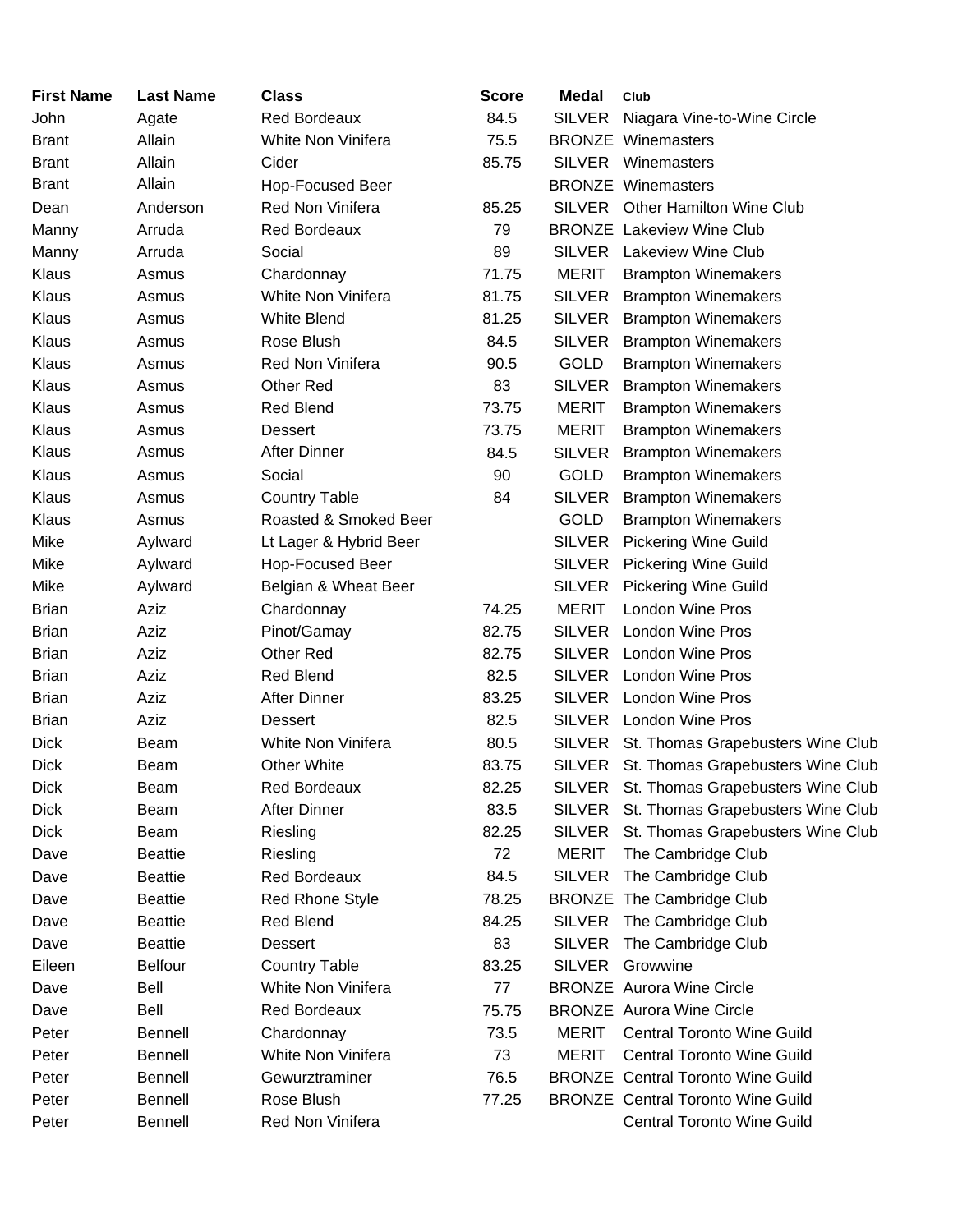| Peter           | <b>Bennell</b>  | Dessert                | 86.25 |               | SILVER Central Toronto Wine Guild            |
|-----------------|-----------------|------------------------|-------|---------------|----------------------------------------------|
| Peter           | <b>Bennell</b>  | <b>After Dinner</b>    | 89.33 | <b>SILVER</b> | <b>Central Toronto Wine Guild</b>            |
| Peter           | <b>Bennell</b>  | Social                 | 72    | MERIT         | <b>Central Toronto Wine Guild</b>            |
| Peter           | <b>Bennell</b>  | <b>Country Social</b>  | 76    |               | <b>BRONZE</b> Central Toronto Wine Guild     |
| George          | <b>Bethune</b>  | Riesling               | 79.5  |               | SILVER Niagara-on-the-Lake Amateur Vintners  |
| George          | <b>Bethune</b>  | <b>Other White</b>     | 76    |               | BRONZE Niagara-on-the-Lake Amateur Vintners  |
| George          | <b>Bethune</b>  | <b>Red Bordeaux</b>    | 76    |               | BRONZE Niagara-on-the-Lake Amateur Vintners  |
| George          | <b>Bethune</b>  | Pinot/Gamay            | 80.75 |               | SILVER Niagara-on-the-Lake Amateur Vintners  |
| Maurice         | Bettelli        | <b>Red Bordeaux</b>    | 75.25 |               | <b>BRONZE</b> Lakeview Wine Club             |
| Maurice         | <b>Bettelli</b> | Pinot/Gamay            | 78    |               | <b>BRONZE</b> Lakeview Wine Club             |
| Maurice         | <b>Bettelli</b> | <b>Other Red</b>       | 91    | <b>GOLD</b>   | <b>Lakeview Wine Club</b>                    |
| Sandra          | <b>Boehler</b>  | <b>Other White</b>     | 80    | SILVER        | <b>Burlington Winemakers</b>                 |
| Sandra          | <b>Boehler</b>  | <b>Red Bordeaux</b>    | 77.75 |               | <b>BRONZE</b> Burlington Winemakers          |
| Sandra          | <b>Boehler</b>  | Other Red              | 77.25 |               | <b>BRONZE</b> Burlington Winemakers          |
| Sandra          | <b>Boehler</b>  | <b>Red Blend</b>       | 81    | <b>SILVER</b> | <b>Burlington Winemakers</b>                 |
| Keith           | <b>Bolton</b>   | <b>Other Red</b>       | 82.5  | <b>SILVER</b> | Scarborough Wine Makers                      |
| <b>Rrob</b>     | <b>Boniface</b> | <b>Red Bordeaux</b>    | 90.5  | <b>GOLD</b>   | Lakeview Wine Club                           |
| Max             | <b>Borrelli</b> | <b>Red Rhone Style</b> | 71.5  | <b>MERIT</b>  | Vinbon                                       |
| Dave            | <b>Brown</b>    | Riesling               | 84.75 | <b>SILVER</b> | The Corkscrew Society                        |
| Dave            | <b>Brown</b>    | Gewurztraminer         | 81.75 | <b>SILVER</b> | The Corkscrew Society                        |
| Dave            | <b>Brown</b>    | <b>Other White</b>     | 90.5  | <b>GOLD</b>   | The Corkscrew Society                        |
| Dave            | <b>Brown</b>    | White Blend            | 81    |               | SILVER The Corkscrew Society                 |
| Dave            | <b>Brown</b>    | Rose Blush             | 86.5  |               | SILVER The Corkscrew Society                 |
| Dave            | <b>Brown</b>    | Social                 | 80.5  | <b>SILVER</b> | The Corkscrew Society                        |
| Jimmy           | <b>Brown</b>    | <b>Country Table</b>   | 80    | SILVER        | <b>Grey T Fermenters</b>                     |
| Phil            | <b>Bunn</b>     | <b>Other White</b>     | 77.5  |               | <b>BRONZE</b> Brampton Winemakers            |
| Phil            | Bunn            | <b>White Blend</b>     | 78.5  |               | <b>BRONZE</b> Brampton Winemakers            |
| Phil            | <b>Bunn</b>     | <b>Red Bordeaux</b>    | 77.5  |               | <b>BRONZE</b> Brampton Winemakers            |
| John            | Caldeira        | Rose Blush             | 78    |               | <b>BRONZE</b> Lakeview Wine Club             |
| John            | Caldeira        | <b>Red Bordeaux</b>    | 81.25 |               | SILVER Lakeview Wine Club                    |
| John            | Caldeira        | <b>Other Red</b>       | 80.25 |               | SILVER Lakeview Wine Club                    |
| <b>Rick</b>     | Calderoni       | Pinot/Gamay            | 81.67 | <b>SILVER</b> | Vinbon                                       |
| <b>Battista</b> | Calvieri        | Gewurztraminer         | 72.5  | <b>MERIT</b>  | <b>Pickering Wine Guild</b>                  |
| <b>Battista</b> | Calvieri        | <b>Dessert</b>         | 84.75 | <b>SILVER</b> | <b>Pickering Wine Guild</b>                  |
| Syl             | Carle           | Rose Blush             | 79.5  | <b>SILVER</b> | <b>Georgetown Vintners</b>                   |
| Syl             | Carle           | <b>Country Social</b>  | 76.75 |               | <b>BRONZE</b> Georgetown Vintners            |
| <b>Rick</b>     | Caruso          | Chardonnay             | 79    |               | <b>BRONZE Prince Edward County Wine Club</b> |
| <b>Rick</b>     | Caruso          | <b>Other White</b>     | 75.5  |               | <b>BRONZE</b> Prince Edward County Wine Club |
| <b>Rick</b>     | Caruso          | Pinot/Gamay            | 74.75 |               | <b>BRONZE Prince Edward County Wine Club</b> |
| <b>Rick</b>     | Caruso          | Other Red              | 76.5  |               | <b>BRONZE</b> Prince Edward County Wine Club |
| <b>Rick</b>     | Caruso          | <b>After Dinner</b>    | 75.5  |               | <b>BRONZE Prince Edward County Wine Club</b> |
| Jim             | Casey           | Chardonnay             | 80.5  |               | SILVER Winemasters                           |
| Jim             | <b>CASEY</b>    | <b>Red Bordeaux</b>    | 76.5  |               | <b>BRONZE Winemasters</b>                    |
| Mike            | Charlebois      | Chardonnay             | 81    |               | SILVER Bytown Vintners                       |
| Mike            | Charlebois      | Riesling               | 79.5  | SILVER        | <b>Bytown Vintners</b>                       |
| Mike            | Charlebois      | <b>Other White</b>     | 85.25 |               | SILVER Bytown Vintners                       |
| Mike            | Charlebois      | <b>Red Bordeaux</b>    | 78.75 |               | <b>BRONZE</b> Bytown Vintners                |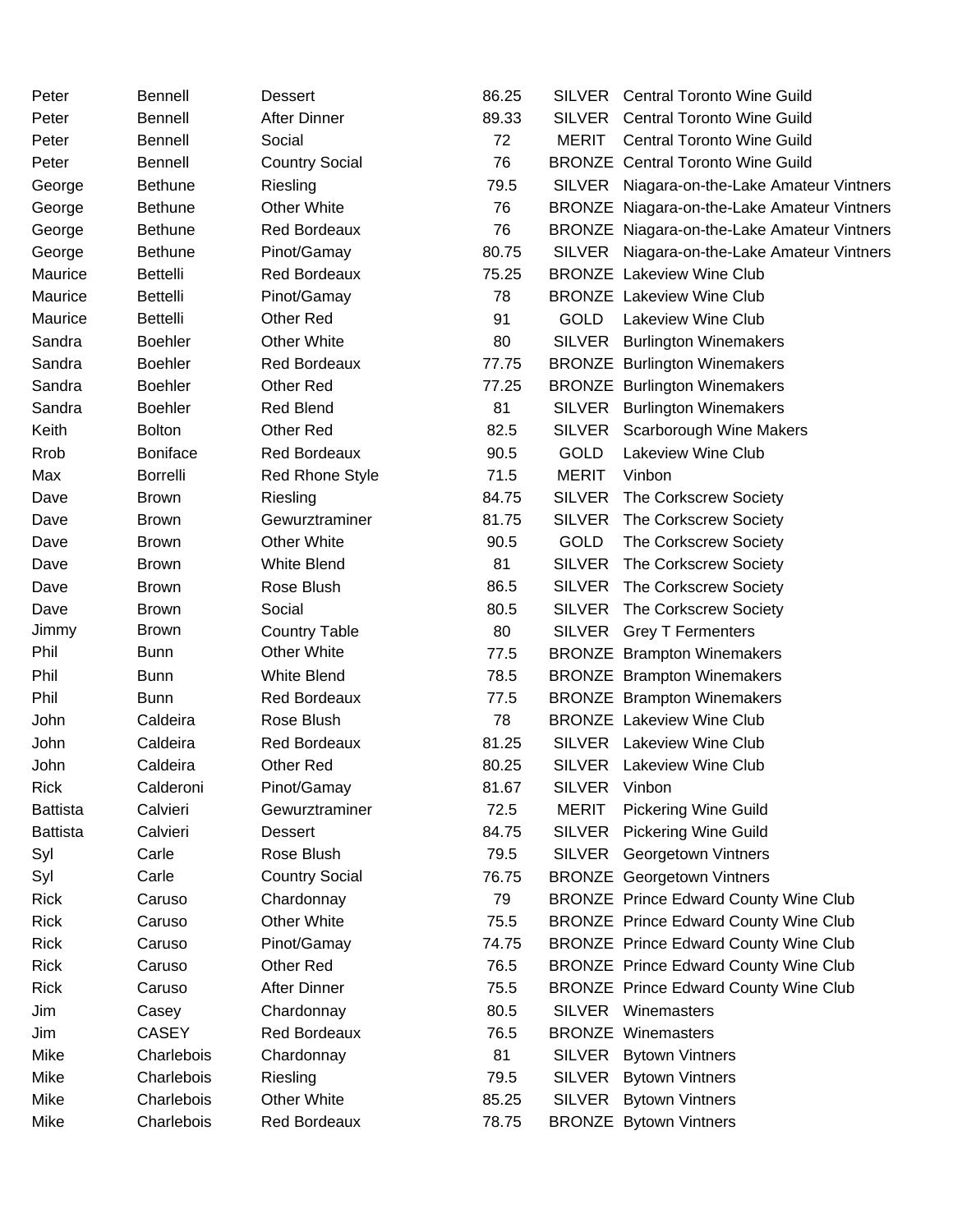| Mike         | Charlebois     | Other Red              | 84.5  | <b>SILVER</b> | <b>Bytown Vintners</b>                      |
|--------------|----------------|------------------------|-------|---------------|---------------------------------------------|
| Mike         | Charlebois     | <b>Country Table</b>   | 73.25 | <b>MERIT</b>  | <b>Bytown Vintners</b>                      |
| <b>Dick</b>  | Clark          | Riesling               | 71.75 | <b>MERIT</b>  | <b>Capital Amateur Winemakers</b>           |
| <b>Dick</b>  | Clark          | <b>Red Bordeaux</b>    | 72.5  | <b>MERIT</b>  | <b>Capital Amateur Winemakers</b>           |
| Ken          | Clark          | Riesling               | 77.25 |               | <b>BRONZE</b> Niagara Vine-to-Wine Circle   |
| Ken          | Clark          | Gewurztraminer         | 76.5  |               | <b>BRONZE</b> Niagara Vine-to-Wine Circle   |
| Ken          | Clark          | <b>Red Bordeaux</b>    | 78.5  |               | <b>BRONZE</b> Niagara Vine-to-Wine Circle   |
| Ken          | Clark          | <b>Country Table</b>   | 75.25 |               | <b>BRONZE</b> Niagara Vine-to-Wine Circle   |
| Dave         | Crawford       | Gewurztraminer         | 71    | <b>MERIT</b>  | K-W Winemakers Guild                        |
| Cameron      | Crowe          | <b>Red Bordeaux</b>    | 82    | SILVER        | <b>Burlington Winemakers</b>                |
| Roger        | Cziraki        | Chardonnay             | 74.25 | <b>MERIT</b>  | <b>Other Hamilton Wine Club</b>             |
| Joe          | Dale           | Chardonnay             | 75.5  |               | <b>BRONZE</b> Pickering Wine Guild          |
| Joe          | Dale           | <b>Other White</b>     | 82    | <b>SILVER</b> | <b>Pickering Wine Guild</b>                 |
| Joe          | Dale           | <b>White Blend</b>     | 81    | <b>SILVER</b> | <b>Pickering Wine Guild</b>                 |
| Joe          | Dale           | Rose Blush             | 78.5  |               | <b>BRONZE</b> Pickering Wine Guild          |
| Joe          | Dale           | <b>Red Bordeaux</b>    | 84.25 |               | SILVER Pickering Wine Guild                 |
| Joe          | Dale           | <b>Other Red</b>       | 77.5  |               | <b>BRONZE</b> Pickering Wine Guild          |
| Joe          | Dale           | <b>After Dinner</b>    | 83    |               | SILVER Pickering Wine Guild                 |
| Joe          | Dale           | <b>Sparkling Wine</b>  | 74    | <b>MERIT</b>  | <b>Pickering Wine Guild</b>                 |
| John         | Delagran       | <b>Red Rhone Style</b> | 92    | <b>GOLD</b>   | <b>Kawartha Krushers</b>                    |
| John         | Delagran       | Other Red              | 78.25 |               | <b>BRONZE</b> Kawartha Krushers             |
| Lino         | Della Motta    | Chardonnay             | 86.75 | SILVER Vinbon |                                             |
| Gerry        | Den Hartogh    | Aperitif - Sherry      | 77.75 |               | BRONZE St. Thomas Grapebusters Wine Club    |
| Gerry        | Den Hartogh    | Aperitif - Non Sherry  | 77.00 |               | BRONZE St. Thomas Grapebusters Wine Club    |
| Gerry        | Den Hartogh    | Chardonnay             | 77.5  |               | BRONZE St. Thomas Grapebusters Wine Club    |
| Gerry        | Den Hartogh    | White Non Vinifera     | 84    |               | SILVER St. Thomas Grapebusters Wine Club    |
| Gerry        | Den Hartogh    | <b>Other White</b>     | 81.25 |               | SILVER St. Thomas Grapebusters Wine Club    |
| Gerry        | Den Hartogh    | <b>Red Bordeaux</b>    | 77.67 |               | BRONZE St. Thomas Grapebusters Wine Club    |
| Gerry        | Den Hartogh    | Red Non Vinifera       | 81.25 |               | SILVER St. Thomas Grapebusters Wine Club    |
| Gerry        | Den Hartogh    | <b>Country Social</b>  | 76    |               | BRONZE St. Thomas Grapebusters Wine Club    |
| Gerry        | Den Hartogh    | Cider                  | 80.5  |               | SILVER St. Thomas Grapebusters Wine Club    |
| Gord         | Dniprenko      | Malt-Focused Beer      |       |               | <b>BRONZE</b> Humber Valley Vintners        |
| Wayne        | Dodd           | Red Bordeaux           | 81    |               | SILVER Aurora Wine Circle                   |
| Wayne        | Dodd           | Red Non Vinifera       | 72.33 | <b>MERIT</b>  | <b>Aurora Wine Circle</b>                   |
| Wayne        | Dodd           | <b>Country Social</b>  | 80.25 | <b>SILVER</b> | <b>Aurora Wine Circle</b>                   |
| <b>Brian</b> | Douglas        | Rose Blush             | 84.75 | <b>SILVER</b> | <b>Aurora Wine Circle</b>                   |
| <b>Bruce</b> | Drewitt        | Aperitif - Non Sherry  | 71.00 | <b>MERIT</b>  | Niagara-on-the-Lake Amateur Vintners        |
| <b>Bruce</b> | <b>Drewitt</b> | Riesling               | 72.5  | <b>MERIT</b>  | Niagara-on-the-Lake Amateur Vintners        |
| <b>Bruce</b> | <b>Drewitt</b> | White Blend            | 72    | <b>MERIT</b>  | Niagara-on-the-Lake Amateur Vintners        |
| <b>Bruce</b> | Drewitt        | <b>Red Bordeaux</b>    | 74    | <b>MERIT</b>  | Niagara-on-the-Lake Amateur Vintners        |
| <b>Bruce</b> | Drewitt        | Pinot/Gamay            | 71.75 | <b>MERIT</b>  | Niagara-on-the-Lake Amateur Vintners        |
| <b>Bruce</b> | Drewitt        | <b>Red Rhone Style</b> | 81.75 | <b>SILVER</b> | Niagara-on-the-Lake Amateur Vintners        |
| <b>Bruce</b> | Drewitt        | <b>Red Blend</b>       | 80.25 | <b>SILVER</b> | Niagara-on-the-Lake Amateur Vintners        |
| <b>Bruce</b> | Drewitt        | <b>Dessert</b>         | 72    | <b>MERIT</b>  | Niagara-on-the-Lake Amateur Vintners        |
| <b>Bruce</b> | Drewitt        | <b>After Dinner</b>    | 84.5  | <b>SILVER</b> | Niagara-on-the-Lake Amateur Vintners        |
| <b>Bruce</b> | <b>Drewitt</b> | Social                 | 76    |               | BRONZE Niagara-on-the-Lake Amateur Vintners |
| <b>Bruce</b> | <b>Drewitt</b> | <b>Country Social</b>  | 78    |               | BRONZE Niagara-on-the-Lake Amateur Vintners |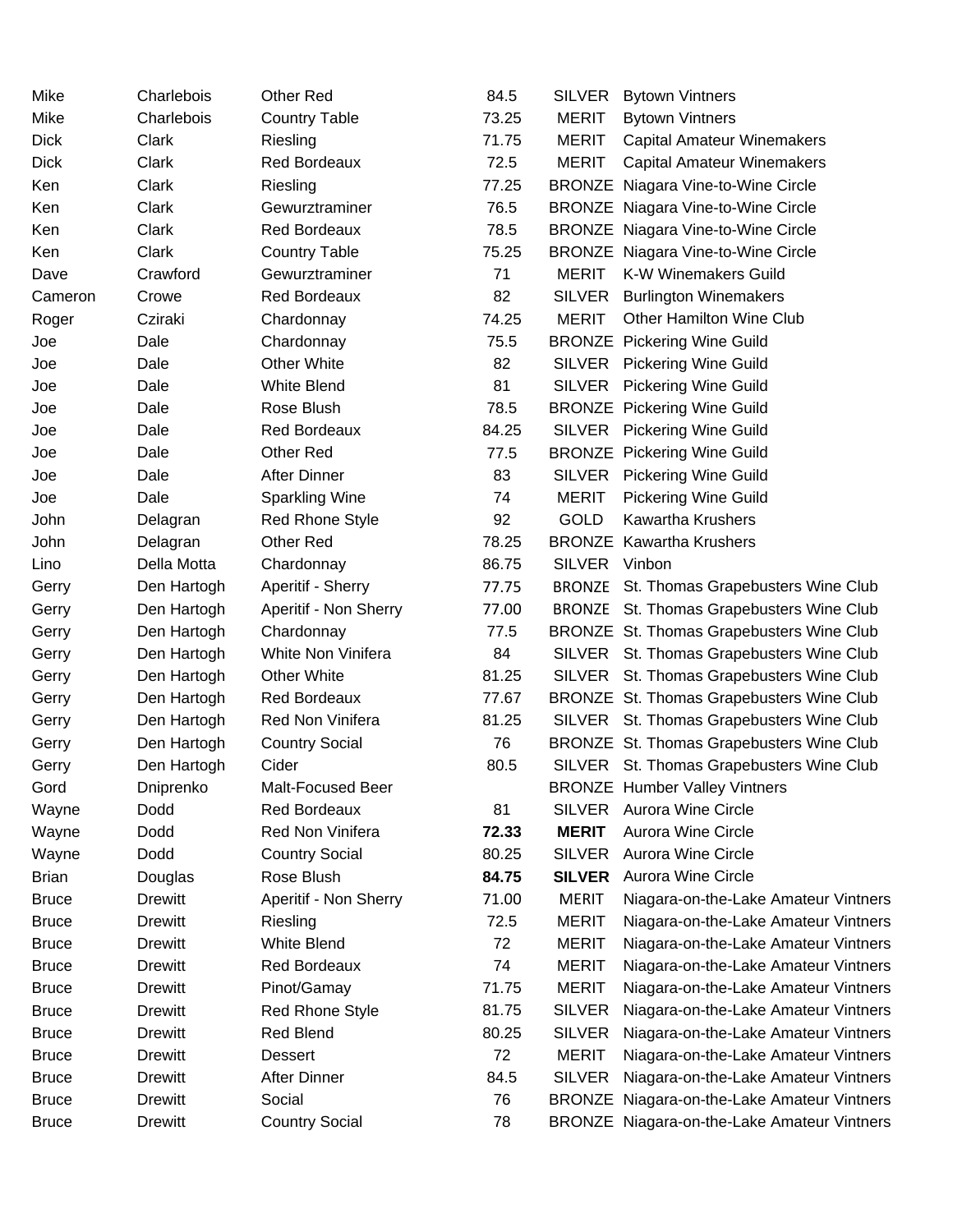| <b>Bruce</b> | <b>Drewitt</b> | Aperitif - Sherry      | 84.00 | <b>SILVER</b> | Niagara-on-the-Lake Amateur Vintners        |
|--------------|----------------|------------------------|-------|---------------|---------------------------------------------|
| <b>Bruce</b> | <b>Drewitt</b> | Other Red              | 78.5  |               | BRONZE Niagara-on-the-Lake Amateur Vintners |
| Wayne        | Dumanski       | Chardonnay             | 87    | <b>SILVER</b> | Niagara Vine-to-Wine Circle                 |
| Wayne        | Dumanski       | Riesling               | 85.5  | <b>SILVER</b> | Niagara Vine-to-Wine Circle                 |
| Wayne        | Dumanski       | <b>Other White</b>     | 79.25 |               | <b>BRONZE</b> Niagara Vine-to-Wine Circle   |
| Wayne        | Dumanski       | Rose Blush             | 82.25 | <b>SILVER</b> | Niagara Vine-to-Wine Circle                 |
| Wayne        | Dumanski       | <b>Red Bordeaux</b>    | 76.75 |               | <b>BRONZE</b> Niagara Vine-to-Wine Circle   |
| Wayne        | Dumanski       | <b>After Dinner</b>    | 79.25 |               | <b>BRONZE</b> Niagara Vine-to-Wine Circle   |
| Wayne        | Dumanski       | Social                 | 81    | SILVER        | Niagara Vine-to-Wine Circle                 |
| John         | Dunlop         | Red Rhone Style        | 81.25 |               | SILVER Humber Valley Vintners               |
| Charles      | Fajgenbaum     | White Non Vinifera     | 77    |               | <b>BRONZE</b> Central Toronto Wine Guild    |
| Charles      | Fajgenbaum     | <b>Red Bordeaux</b>    | 77.5  |               | <b>BRONZE</b> Central Toronto Wine Guild    |
| Charles      | Fajgenbaum     | Other Red              | 79    |               | <b>BRONZE</b> Central Toronto Wine Guild    |
| Charles      | Fajgenbaum     | <b>Dessert</b>         | 73.75 | <b>MERIT</b>  | <b>Central Toronto Wine Guild</b>           |
| Charles      | Fajgenbaum     | Cider                  |       |               | <b>Central Toronto Wine Guild</b>           |
| Charles      | Fajgenbaum     | Lt Lager & Hybrid Beer |       |               | <b>BRONZE</b> Central Toronto Wine Guild    |
| Norman       | Falk           | Riesling               | 73.5  | <b>MERIT</b>  | <b>K-W Winemakers Guild</b>                 |
| Norman       | Falk           | <b>Other White</b>     | 78.5  |               | <b>BRONZE K-W Winemakers Guild</b>          |
| Norman       | Falk           | <b>White Blend</b>     | 72.75 | <b>MERIT</b>  | K-W Winemakers Guild                        |
| Norman       | Falk           | Rose Blush             | 75.67 |               | <b>BRONZE K-W Winemakers Guild</b>          |
| Norman       | Falk           | Pinot/Gamay            | 87.5  |               | SILVER K-W Winemakers Guild                 |
| Norman       | Falk           | <b>Red Rhone Style</b> | 82.25 | <b>SILVER</b> | <b>K-W Winemakers Guild</b>                 |
| Norman       | Falk           | <b>Red Blend</b>       | 74.25 | <b>MERIT</b>  | <b>K-W Winemakers Guild</b>                 |
| Norman       | Falk           | <b>Icewine Style</b>   | 79.75 | <b>SILVER</b> | <b>K-W Winemakers Guild</b>                 |
| Norman       | Falk           | <b>After Dinner</b>    | 92.5  | <b>GOLD</b>   | <b>K-W Winemakers Guild</b>                 |
| Norman       | Falk           | Social                 | 71.33 | <b>MERIT</b>  | <b>K-W Winemakers Guild</b>                 |
| Norman       | Falk           | <b>Country Table</b>   | 72    | <b>MERIT</b>  | <b>K-W Winemakers Guild</b>                 |
| Norman       | Falk           | <b>Country Social</b>  | 90.25 | GOLD          | <b>K-W Winemakers Guild</b>                 |
| Norman       | Falk           | Other Red              |       |               | <b>K-W Winemakers Guild</b>                 |
| Jeremy       | Fedorsen       | <b>Red Bordeaux</b>    | 80.75 | <b>SILVER</b> | <b>Lakeview Wine Club</b>                   |
| Jeremy       | Fedorsen       | <b>Red Rhone Style</b> | 83    |               | SILVER Lakeview Wine Club                   |
| Jeremy       | Fedorsen       | Other Red              | 81    |               | SILVER Lakeview Wine Club                   |
| Bert         | Fenner         | Chardonnay             | 75.75 |               | <b>BRONZE Winemasters</b>                   |
| Bert         | Fenner         | <b>Red Bordeaux</b>    | 79    |               | <b>BRONZE</b> Winemasters                   |
| Bert         | Fenner         | <b>Country Table</b>   | 83.75 | <b>SILVER</b> | Winemasters                                 |
| Peter        | Ferguson       | Aperitif - Sherry      | 84.25 | <b>SILVER</b> | The Cambridge Club                          |
| Peter        | Ferguson       | <b>Sparkling Wine</b>  | 0     |               | The Cambridge Club                          |
| Peter        | Finelli        | Gewurztraminer         | 85.5  | <b>SILVER</b> | Niagara-on-the-Lake Amateur Vintners        |
| Peter        | Finelli        | <b>Other White</b>     | 86    | <b>SILVER</b> | Niagara-on-the-Lake Amateur Vintners        |
| Peter        | Finelli        | <b>White Blend</b>     | 80.5  | <b>SILVER</b> | Niagara-on-the-Lake Amateur Vintners        |
| Peter        | Finelli        | Red Bordeaux           | 86.75 | <b>SILVER</b> | Niagara-on-the-Lake Amateur Vintners        |
| Peter        | Finelli        | <b>Other Red</b>       | 81    | <b>SILVER</b> | Niagara-on-the-Lake Amateur Vintners        |
| Peter        | Finelli        | <b>Red Blend</b>       | 87    | <b>SILVER</b> | Niagara-on-the-Lake Amateur Vintners        |
| Scott        | <b>Fitches</b> | Hop-Focused Beer       |       | <b>GOLD</b>   | <b>Central Toronto Wine Guild</b>           |
| Scott        | <b>Fitches</b> | Malt-Focused Beer      |       | <b>SILVER</b> | <b>Central Toronto Wine Guild</b>           |
| Paolo        | Francescangeli | Red Rhone Style        | 86.25 | SILVER Vinbon |                                             |
| Gary         | Frankow        | White Blend            | 79.25 |               | <b>BRONZE The Corkscrew Society</b>         |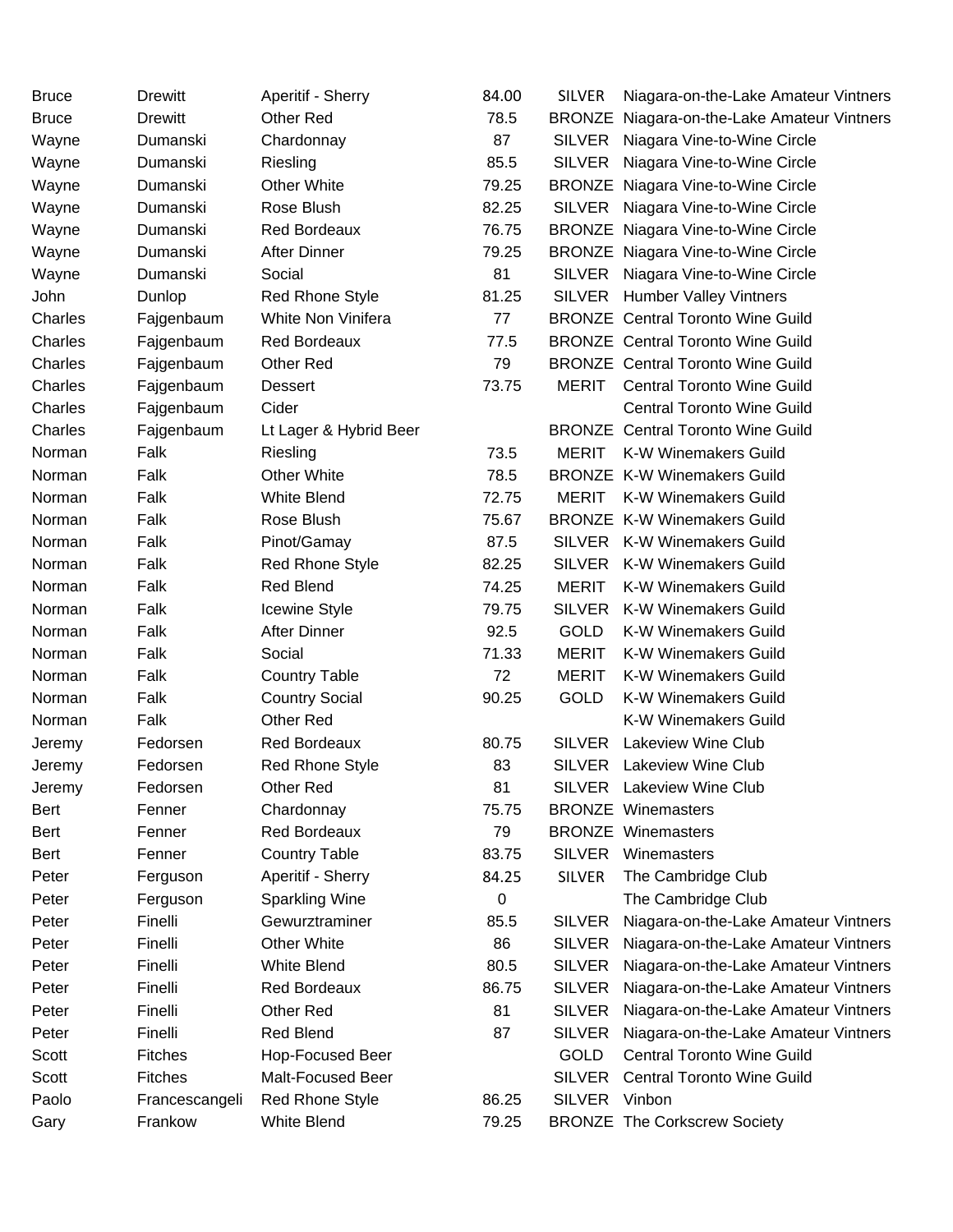| Gary    | Frankow    | Riesling               | 81    |               | SILVER The Corkscrew Society             |
|---------|------------|------------------------|-------|---------------|------------------------------------------|
| Gary    | Frankow    | Gewurztraminer         | 80.25 | <b>SILVER</b> | The Corkscrew Society                    |
| Gary    | Frankow    | <b>Other White</b>     | 77.5  |               | <b>BRONZE The Corkscrew Society</b>      |
| Gary    | Frankow    | <b>Sparkling Wine</b>  | 90.4  | <b>GOLD</b>   | The Corkscrew Society                    |
| Gary    | Frankow    | White Non Vinifera     | 79.25 |               | <b>BRONZE The Corkscrew Society</b>      |
| Luigi   | Giannetti  | Chardonnay             | 77.25 |               | <b>BRONZE</b> Members at Large Club      |
| Luigi   | Giannetti  | <b>Red Bordeaux</b>    | 79.25 |               | <b>BRONZE</b> Members at Large Club      |
| Luigi   | Giannetti  | Other Red              | 73.25 | <b>MERIT</b>  | Members at Large Club                    |
| Dave    | Gillingham | Other White            | 78.75 |               | <b>BRONZE</b> Pickering Wine Guild       |
| Dave    | Gillingham | Rose Blush             | 82.67 |               | SILVER Pickering Wine Guild              |
| Dave    | Gillingham | Other Red              | 81.25 | <b>SILVER</b> | <b>Pickering Wine Guild</b>              |
| Dave    | Gillingham | <b>Red Blend</b>       | 81.25 | <b>SILVER</b> | <b>Pickering Wine Guild</b>              |
| Patrick | Godin      | Rose Blush             | 90.25 | <b>GOLD</b>   | <b>Grey T Fermenters</b>                 |
| Jack    | Gootjes    | Riesling               | 79    |               | BRONZE St. Thomas Grapebusters Wine Club |
| Jack    | Gootjes    | Gewurztraminer         | 79    |               | BRONZE St. Thomas Grapebusters Wine Club |
| Jack    | Gootjes    | <b>Other White</b>     | 84    |               | SILVER St. Thomas Grapebusters Wine Club |
| Jack    | Gootjes    | <b>Red Rhone Style</b> | 77    |               | BRONZE St. Thomas Grapebusters Wine Club |
| Jack    | Gootjes    | Cider                  | 91.75 | <b>GOLD</b>   | St. Thomas Grapebusters Wine Club        |
| Jack    | Gootjes    | <b>Red Blend</b>       | 82    | <b>SILVER</b> | St. Thomas Grapebusters Wine Club        |
| Jack    | Gootjes    | Social                 | 77.25 |               | BRONZE St. Thomas Grapebusters Wine Club |
| Ross    | Gosling    | <b>After Dinner</b>    | 88.25 | <b>SILVER</b> | <b>Burlington Winemakers</b>             |
| Glen    | Graham     | Chardonnay             | 90.5  | <b>GOLD</b>   | St. Thomas Grapebusters Wine Club        |
| Glen    | Graham     | Riesling               | 0     |               | St. Thomas Grapebusters Wine Club        |
| Glen    | Graham     | Gewurztraminer         | 83.75 | <b>SILVER</b> | St. Thomas Grapebusters Wine Club        |
| Glen    | Graham     | <b>Other White</b>     | 90.5  | <b>GOLD</b>   | St. Thomas Grapebusters Wine Club        |
| Glen    | Graham     | <b>White Blend</b>     | 85.75 | <b>SILVER</b> | St. Thomas Grapebusters Wine Club        |
| Glen    | Graham     | Red Non Vinifera       | 84.5  | <b>SILVER</b> | St. Thomas Grapebusters Wine Club        |
| Glen    | Graham     | <b>Red Rhone Style</b> | 79.75 |               | SILVER St. Thomas Grapebusters Wine Club |
| Glen    | Graham     | <b>Red Blend</b>       | 86    | <b>SILVER</b> | St. Thomas Grapebusters Wine Club        |
| Glen    | Graham     | <b>Dessert</b>         | 90.75 | <b>GOLD</b>   | St. Thomas Grapebusters Wine Club        |
| Glen    | Graham     | Social                 | 82.25 |               | SILVER St. Thomas Grapebusters Wine Club |
| Glen    | Graham     | <b>Country Social</b>  | 77    |               | BRONZE St. Thomas Grapebusters Wine Club |
| Bert    | Gris       | Aperitif - Sherry      | 77.50 | <b>BRONZE</b> | <b>Other Hamilton Wine Club</b>          |
| Bert    | Gris       | <b>Other White</b>     | 76.75 |               | <b>BRONZE</b> Other Hamilton Wine Club   |
| Bert    | Gris       | <b>Red Bordeaux</b>    | 85.25 |               | SILVER Other Hamilton Wine Club          |
| Bert    | Gris       | Red Non Vinifera       | 87.25 | <b>SILVER</b> | <b>Other Hamilton Wine Club</b>          |
| Bert    | Gris       | <b>Red Rhone Style</b> | 82.5  | <b>SILVER</b> | <b>Other Hamilton Wine Club</b>          |
| Bert    | Gris       | <b>Red Blend</b>       | 83.25 | <b>SILVER</b> | <b>Other Hamilton Wine Club</b>          |
| Bert    | Gris       | Social                 | 81    | <b>SILVER</b> | <b>Other Hamilton Wine Club</b>          |
| Sophie  | Hardman    | Aperitif - Non Sherry  | 70.33 | <b>MERIT</b>  | <b>Central Toronto Wine Guild</b>        |
| Sophie  | Hardman    | Riesling               | 77.25 |               | <b>BRONZE</b> Central Toronto Wine Guild |
| Sophie  | Hardman    | <b>Other White</b>     | 73    | <b>MERIT</b>  | <b>Central Toronto Wine Guild</b>        |
| Sophie  | Hardman    | <b>White Blend</b>     | 77.25 |               | <b>BRONZE</b> Central Toronto Wine Guild |
| Richard | Harris     | <b>White Blend</b>     | 75.25 |               | <b>BRONZE</b> Burlington Winemakers      |
| Manfred | Hecke      | White Non Vinifera     | 80.5  | <b>SILVER</b> | <b>Kawartha Krushers</b>                 |
| Manfred | Hecke      | <b>Red Bordeaux</b>    | 84.25 | <b>SILVER</b> | <b>Kawartha Krushers</b>                 |
| Manfred | Hecke      | Social                 | 86.5  | <b>SILVER</b> | <b>Kawartha Krushers</b>                 |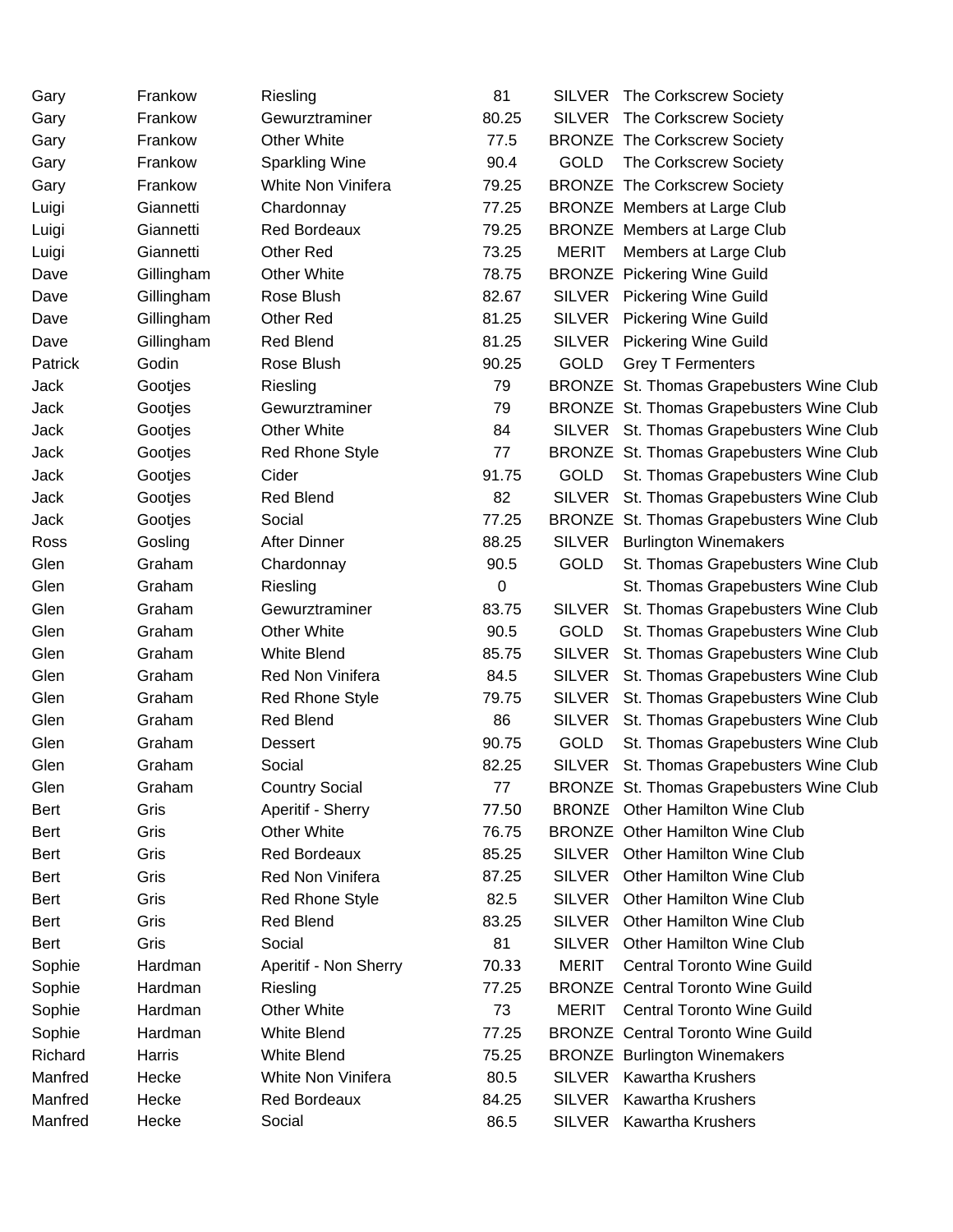| Stu     | <b>Hess</b> | Riesling               | 74.75 |               | <b>BRONZE</b> Georgetown Vintners         |
|---------|-------------|------------------------|-------|---------------|-------------------------------------------|
| Jill    | Hindley     | Aperitif - Sherry      | 77.67 | <b>BRONZE</b> | St. Thomas Grapebusters Wine Club         |
| Jill    | Hindley     | Social                 | 73.25 | <b>MERIT</b>  | St. Thomas Grapebusters Wine Club         |
| Keith   | Hindley     | Chardonnay             | 82    | SILVER        | St. Thomas Grapebusters Wine Club         |
| Keith   | Hindley     | <b>Other White</b>     | 76    |               | BRONZE St. Thomas Grapebusters Wine Club  |
| Keith   | Hindley     | Rose Blush             | 86.5  |               | SILVER St. Thomas Grapebusters Wine Club  |
| Keith   | Hindley     | Pinot/Gamay            | 75.5  |               | BRONZE St. Thomas Grapebusters Wine Club  |
| Keith   | Hindley     | Red Non Vinifera       | 81    |               | SILVER St. Thomas Grapebusters Wine Club  |
| Keith   | Hindley     | <b>Red Rhone Style</b> | 82.5  | SILVER        | St. Thomas Grapebusters Wine Club         |
| Keith   | Hindley     | <b>Red Blend</b>       | 82.75 |               | SILVER St. Thomas Grapebusters Wine Club  |
| Horst   | Hofmann     | <b>Red Bordeaux</b>    | 78.25 |               | <b>BRONZE</b> Winemasters                 |
| Nyal    | Hope        | Chardonnay             | 90.75 | <b>GOLD</b>   | <b>Aurora Wine Circle</b>                 |
| Nyal    | Hope        | Gewurztraminer         | 87    | <b>SILVER</b> | <b>Aurora Wine Circle</b>                 |
| Nyal    | Hope        | <b>Red Rhone Style</b> | 80.5  | <b>SILVER</b> | <b>Aurora Wine Circle</b>                 |
| Nyal    | Hope        | <b>Country Table</b>   | 83.5  |               | SILVER Aurora Wine Circle                 |
| Jim     | Howes       | Other Red              | 75.5  |               | <b>BRONZE</b> Scarborough Wine Makers     |
| George  | Huckalo     | Gewurztraminer         | 74    | <b>MERIT</b>  | Niagara Vine-to-Wine Circle               |
| George  | Huckalo     | <b>Other White</b>     | 81    | <b>SILVER</b> | Niagara Vine-to-Wine Circle               |
| George  | Huckalo     | <b>Red Bordeaux</b>    | 79.25 |               | <b>BRONZE</b> Niagara Vine-to-Wine Circle |
| George  | Huckalo     | <b>Red Rhone Style</b> | 83.75 |               | SILVER Niagara Vine-to-Wine Circle        |
| George  | Huckalo     | <b>Icewine Style</b>   | 90.33 | <b>GOLD</b>   | Niagara Vine-to-Wine Circle               |
| George  | Huckalo     | <b>After Dinner</b>    | 84.25 | <b>SILVER</b> | Niagara Vine-to-Wine Circle               |
| Ed      | Hughes      | Chardonnay             | 80.5  | <b>SILVER</b> | Members at Large Club                     |
| Ed      | Hughes      | Riesling               | 79.67 | <b>SILVER</b> | Members at Large Club                     |
| Ed      | Hughes      | Gewurztraminer         | 77.5  |               | <b>BRONZE</b> Members at Large Club       |
| Ed      | Hughes      | <b>Other White</b>     | 80.5  |               | SILVER Members at Large Club              |
| Ed      | Hughes      | Rose Blush             | 76    |               | <b>BRONZE</b> Members at Large Club       |
| Ed      | Hughes      | <b>Red Bordeaux</b>    | 77.5  |               | <b>BRONZE</b> Members at Large Club       |
| Ed      | Hughes      | Pinot/Gamay            | 81.5  |               | SILVER Members at Large Club              |
| Ed      | Hughes      | Red Non Vinifera       | 78.5  |               | <b>BRONZE</b> Members at Large Club       |
| Ed      | Hughes      | <b>Red Blend</b>       | 82.75 |               | SILVER Members at Large Club              |
| Ed      | Hughes      | Icewine Style          | 90.75 | <b>GOLD</b>   | Members at Large Club                     |
| Ed      | Hughes      | <b>After Dinner</b>    | 82.75 | <b>SILVER</b> | Members at Large Club                     |
| Ed      | Hughes      | Social                 | 73.5  | <b>MERIT</b>  | Members at Large Club                     |
| Cesare  | lerullo     | Rose Blush             | 82    | <b>SILVER</b> | Members at Large Club                     |
| Cesare  | lerullo     | Other Red              | 73.75 | <b>MERIT</b>  | Members at Large Club                     |
| Cesare  | lerullo     | White Non Vinifera     | 71    | <b>MERIT</b>  | Members at Large Club                     |
| Cesare  | lerullo     | Pinot/Gamay            | 70    | <b>MERIT</b>  | Members at Large Club                     |
| Dominic | lerullo     | Chardonnay             | 82    | <b>SILVER</b> | Lakeview Wine Club                        |
| Dominic | lerullo     | White Non Vinifera     | 76.25 |               | <b>BRONZE</b> Lakeview Wine Club          |
| Dominic | lerullo     | <b>Other White</b>     | 74    | <b>MERIT</b>  | Lakeview Wine Club                        |
| Dominic | lerullo     | <b>Red Bordeaux</b>    | 77.75 |               | <b>BRONZE</b> Lakeview Wine Club          |
| Dominic | lerullo     | Pinot/Gamay            | 79.75 | <b>SILVER</b> | <b>Lakeview Wine Club</b>                 |
| Dominic | lerullo     | <b>Red Rhone Style</b> | 77    |               | <b>BRONZE</b> Lakeview Wine Club          |
| Dominic | lerullo     | Other Red              | 74    | <b>MERIT</b>  | Lakeview Wine Club                        |
| Dominic | lerullo     | <b>Red Blend</b>       | 74    | <b>MERIT</b>  | Lakeview Wine Club                        |
| Dominic | lerullo     | Social                 | 80.25 | <b>SILVER</b> | Lakeview Wine Club                        |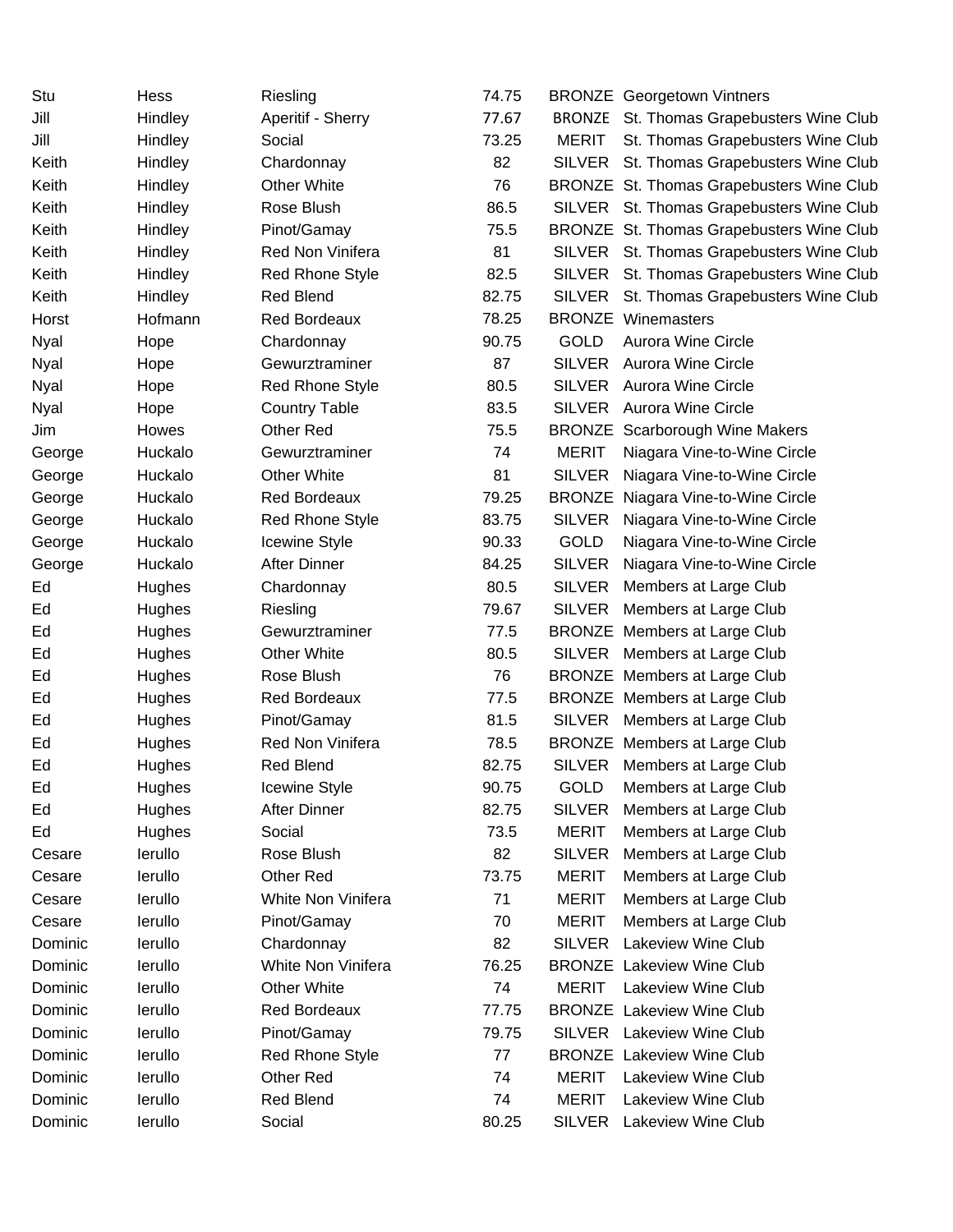| Don          | Innes          | Riesling               |       |               | Niagara-on-the-Lake Amateur Vintners        |
|--------------|----------------|------------------------|-------|---------------|---------------------------------------------|
| Pat          | Ison           | Gewurztraminer         | 79.25 |               | <b>BRONZE</b> Scarborough Wine Makers       |
| Pat          | Ison           | <b>Other White</b>     | 82.75 |               | SILVER Scarborough Wine Makers              |
| Pat          | Ison           | <b>White Blend</b>     | 81    |               | SILVER Scarborough Wine Makers              |
| Pat          | <b>Ison</b>    | <b>Red Bordeaux</b>    | 78.25 |               | <b>BRONZE</b> Scarborough Wine Makers       |
| Pat          | Ison           | Other Red              | 76.5  |               | <b>BRONZE</b> Scarborough Wine Makers       |
| Pat          | Ison           | <b>Dessert</b>         | 83.5  |               | SILVER Scarborough Wine Makers              |
| Pat          | Ison           | <b>Country Table</b>   | 84.75 |               | SILVER Scarborough Wine Makers              |
| Pat          | Ison           | <b>Country Social</b>  | 77.25 |               | <b>BRONZE</b> Scarborough Wine Makers       |
| Reg          | Jeffery        | White Non Vinifera     | 81    |               | SILVER London Wine Pros                     |
| Reg          | <b>Jeffery</b> | <b>Red Bordeaux</b>    | 77    |               | <b>BRONZE</b> London Wine Pros              |
| Reg          | <b>Jeffery</b> | Pinot/Gamay            | 80    |               | SILVER London Wine Pros                     |
| Reg          | <b>Jeffery</b> | Other Red              | 76.75 |               | <b>BRONZE</b> London Wine Pros              |
| Alan         | Johnson        | Chardonnay             | 84.33 |               | SILVER Niagara-on-the-Lake Amateur Vintners |
| Alan         | Johnson        | <b>White Blend</b>     | 76    |               | BRONZE Niagara-on-the-Lake Amateur Vintners |
| Alan         | Johnson        | Icewine Style          | 82    | <b>SILVER</b> | Niagara-on-the-Lake Amateur Vintners        |
| <b>Steve</b> | Kampers        | Chardonnay             | 82.5  |               | <b>SILVER</b> West Toronto Vintners         |
| <b>Steve</b> | Kampers        | Riesling               | 76.5  |               | <b>BRONZE</b> West Toronto Vintners         |
| Steve        | Kampers        | Gewurztraminer         | 77    |               | <b>BRONZE</b> West Toronto Vintners         |
| Steve        | Kampers        | <b>Other White</b>     | 84    |               | <b>SILVER</b> West Toronto Vintners         |
| Steve        | Kampers        | <b>White Blend</b>     | 91.5  | <b>GOLD</b>   | <b>West Toronto Vintners</b>                |
| <b>Steve</b> | Kampers        | Rose Blush             | 87    |               | SILVER West Toronto Vintners                |
| Steve        | Kampers        | Red Bordeaux           | 83    |               | <b>SILVER</b> West Toronto Vintners         |
| <b>Steve</b> | Kampers        | Pinot/Gamay            | 91.25 | <b>GOLD</b>   | <b>West Toronto Vintners</b>                |
| Steve        | Kampers        | <b>Red Rhone Style</b> | 74    | <b>MERIT</b>  | <b>West Toronto Vintners</b>                |
| Steve        | Kampers        | Other Red              | 80.75 | <b>SILVER</b> | <b>West Toronto Vintners</b>                |
| <b>Steve</b> | Kampers        | <b>Red Blend</b>       | 78.25 |               | <b>BRONZE</b> West Toronto Vintners         |
| <b>Steve</b> | Kampers        | <b>Dessert</b>         | 89.75 | <b>GOLD</b>   | <b>West Toronto Vintners</b>                |
| Steve        | Kampers        | Icewine Style          | 86.5  | <b>SILVER</b> | <b>West Toronto Vintners</b>                |
| <b>Steve</b> | Kampers        | Social                 | 92.25 | <b>GOLD</b>   | <b>West Toronto Vintners</b>                |
| Ellen        | Kareckas       | Chardonnay             | 75.75 |               | <b>BRONZE</b> Humber Valley Vintners        |
| Chris        | Kreamer        | Riesling               | 77.25 |               | <b>BRONZE K-W Winemakers Guild</b>          |
| Chris        | Kreamer        | White Non Vinifera     | 78.25 |               | <b>BRONZE K-W Winemakers Guild</b>          |
| Chris        | Kreamer        | <b>Red Bordeaux</b>    | 76.25 |               | <b>BRONZE K-W Winemakers Guild</b>          |
| Chris        | Kreamer        | Pinot/Gamay            | 77.75 |               | <b>BRONZE K-W Winemakers Guild</b>          |
| Chris        | Kreamer        | Red Non Vinifera       | 86    |               | SILVER K-W Winemakers Guild                 |
| Chris        | Kreamer        | <b>Red Rhone Style</b> | 79    |               | <b>BRONZE K-W Winemakers Guild</b>          |
| Chris        | Kreamer        | Other Red              | 81.25 |               | SILVER K-W Winemakers Guild                 |
| Chris        | Kreamer        | <b>Red Blend</b>       | 80.5  |               | SILVER K-W Winemakers Guild                 |
| Chris        | Kreamer        | <b>Dessert</b>         | 75    |               | <b>BRONZE K-W Winemakers Guild</b>          |
| Chris        | Kreamer        | Gewurztraminer         | 66.5  |               | <b>K-W Winemakers Guild</b>                 |
| John         | LaBerge        | Chardonnay             | 79    |               | <b>BRONZE</b> Humber Valley Vintners        |
| John         | LaBerge        | White Non Vinifera     | 72.25 | <b>MERIT</b>  | <b>Humber Valley Vintners</b>               |
| Sheila       | Lauzon         | Gewurztraminer         | 81.5  | <b>SILVER</b> | Winemasters                                 |
| Sheila       | Lauzon         | <b>Other White</b>     | 80.25 | <b>SILVER</b> | Winemasters                                 |
| Sheila       | Lauzon         | Sparkling Wine         | 77.2  |               | <b>BRONZE Winemasters</b>                   |
| Werner       | Lichtenberger  | Riesling               | 72.75 | <b>MERIT</b>  | Other Hamilton Wine Club                    |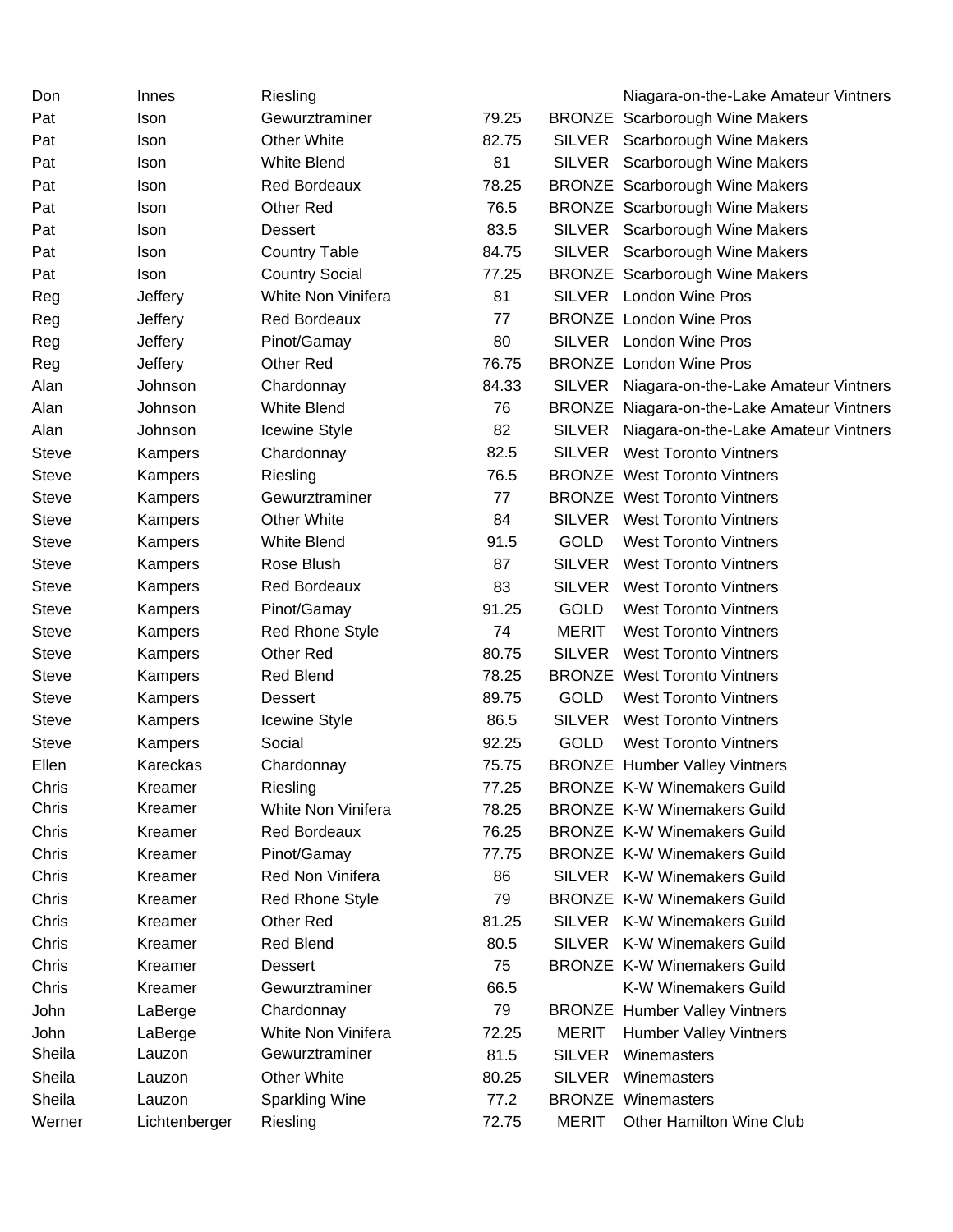| Werner        | Lichtenberger | <b>Red Bordeaux</b>    | 75.75            |                      | <b>BRONZE</b> Other Hamilton Wine Club |
|---------------|---------------|------------------------|------------------|----------------------|----------------------------------------|
| Werner        | Lichtenberger | Red Non Vinifera       | 74               | <b>MERIT</b>         | <b>Other Hamilton Wine Club</b>        |
| Werner        | Lichtenberger | <b>Other Red</b>       | $\boldsymbol{0}$ |                      | <b>Other Hamilton Wine Club</b>        |
| Jim           | Lloyd         | Aperitif - Non Sherry  | 84.33            | <b>SILVER</b>        | <b>Kawartha Krushers</b>               |
| Jim           | Lloyd         | Gewurztraminer         | 80               | <b>SILVER</b>        | <b>Kawartha Krushers</b>               |
| Jim           | Lloyd         | Rose Blush             | 72.25            | <b>MERIT</b>         | <b>Kawartha Krushers</b>               |
| Jim           | Lloyd         | <b>Red Bordeaux</b>    | 82.75            | <b>SILVER</b>        | <b>Kawartha Krushers</b>               |
| Jim           | Lloyd         | Pinot/Gamay            | $\mathbf 0$      |                      | <b>Kawartha Krushers</b>               |
| Jim           | Lloyd         | <b>Red Rhone Style</b> | 85.5             | <b>SILVER</b>        | <b>Kawartha Krushers</b>               |
| Jim           | Lloyd         | Other Red              | 84.75            | <b>SILVER</b>        | <b>Kawartha Krushers</b>               |
| Jim           | Lloyd         | <b>Red Blend</b>       | 85.5             | <b>SILVER</b>        | <b>Kawartha Krushers</b>               |
| Jim           | Lloyd         | After Dinner           | 91               | <b>GOLD</b>          | <b>Kawartha Krushers</b>               |
| Jim           | Lloyd         | Social                 | 68               |                      | <b>Kawartha Krushers</b>               |
| Jim           | Lloyd         | <b>Country Social</b>  | 77.5             |                      | <b>BRONZE</b> Kawartha Krushers        |
| Jim           | Lloyd         | <b>Sparkling Wine</b>  | 91               | <b>GOLD</b>          | Kawartha Krushers                      |
| Marco         | Locilento     | Chardonnay             |                  |                      | Vinbon                                 |
| Marco         | Locilento     | <b>Red Bordeaux</b>    | 78.25            | <b>BRONZE Vinbon</b> |                                        |
| Ted           | Loughead      | Rose Blush             | 76               |                      | <b>BRONZE</b> Grey T Fermenters        |
| <b>Brucce</b> | MacLaurin     | <b>Other Red</b>       |                  |                      | <b>K-W Winemakers Guild</b>            |
| <b>Bruce</b>  | MacLaurin     | Aperitif - Sherry      | 71.75            | <b>MERIT</b>         | K-W Winemakers Guild                   |
| <b>Bruce</b>  | MacLaurin     | Aperitif - Non Sherry  | 73.25            | <b>MERIT</b>         | K-W Winemakers Guild                   |
| <b>Bruce</b>  | MacLaurin     | Chardonnay             | 84               | <b>SILVER</b>        | <b>K-W Winemakers Guild</b>            |
| <b>Bruce</b>  | MacLaurin     | Gewurztraminer         | 76.75            |                      | <b>BRONZE K-W Winemakers Guild</b>     |
| <b>Bruce</b>  | Maclaurin     | <b>White Blend</b>     | 79               |                      | <b>BRONZE K-W Winemakers Guild</b>     |
| <b>Bruce</b>  | MacLaurin     | Rose Blush             | 0                |                      | K-W Winemakers Guild                   |
| <b>Bruce</b>  | MacLaurin     | <b>Red Bordeaux</b>    | 85.5             | <b>SILVER</b>        | <b>K-W Winemakers Guild</b>            |
| <b>Bruce</b>  | MacLaurin     | Pinot/Gamay            | 81.25            | <b>SILVER</b>        | <b>K-W Winemakers Guild</b>            |
| <b>Bruce</b>  | MacLaurin     | Red Rhone Style        | 90.25            | <b>GOLD</b>          | K-W Winemakers Guild                   |
| <b>Bruce</b>  | MacLaurin     | Red Blend              | 86.5             |                      | SILVER K-W Winemakers Guild            |
| <b>Bruce</b>  | MacLaurin     | <b>Dessert</b>         | 91.5             | <b>GOLD</b>          | K-W Winemakers Guild                   |
| <b>Bruce</b>  | MacLaurin     | Icewine Style          | 78.75            |                      | <b>BRONZE K-W Winemakers Guild</b>     |
| <b>Bruce</b>  | MacLaurin     | <b>After Dinner</b>    | 90.75            | <b>GOLD</b>          | <b>K-W Winemakers Guild</b>            |
| <b>Bruce</b>  | MacLaurin     | Social                 | 87.5             | <b>SILVER</b>        | <b>K-W Winemakers Guild</b>            |
| <b>Bruce</b>  | MacLaurin     | <b>Country Table</b>   | 79               |                      | <b>BRONZE K-W Winemakers Guild</b>     |
| <b>Bruce</b>  | MacLaurin     | <b>Sparkling Wine</b>  | 72.5             | <b>MERIT</b>         | <b>K-W Winemakers Guild</b>            |
| <b>Bruce</b>  | MacLaurin     | Malt-Focused Beer      |                  | <b>SILVER</b>        | <b>K-W Winemakers Guild</b>            |
| Ken           | Maley         | Chardonnay             | 78.25            |                      | <b>BRONZE</b> Kawartha Krushers        |
| Ken           | Maley         | <b>Red Blend</b>       | 83.25            | <b>SILVER</b>        | <b>Kawartha Krushers</b>               |
| Wayne         | Martin        | Red Rhone Style        | 83.5             | SILVER               | <b>Capital Amateur Winemakers</b>      |
| Pete          | Mason         | <b>Other White</b>     | 76.75            |                      | <b>BRONZE K-W Winemakers Guild</b>     |
| Pete          | Mason         | Red Rhone Style        | 83.5             |                      | SILVER K-W Winemakers Guild            |
| Pete          | Mason         | <b>Red Bordeaux</b>    | 74.5             |                      | <b>BRONZE K-W Winemakers Guild</b>     |
| <b>Terry</b>  | <b>McCall</b> | <b>Red Bordeaux</b>    | 92               | <b>GOLD</b>          | <b>Kawartha Krushers</b>               |
| <b>Burton</b> | McClelland    | Aperitif - Sherry      | 85.00            | <b>SILVER</b>        | <b>Kawartha Krushers</b>               |
| <b>Burton</b> | McClelland    | Riesling               | 73               | <b>MERIT</b>         | <b>Kawartha Krushers</b>               |
| <b>Burton</b> | McClelland    | White Non Vinifera     | 91.75            | GOLD                 | <b>Kawartha Krushers</b>               |
| <b>Burton</b> | McClelland    | <b>Other White</b>     | 75.33            |                      | <b>BRONZE</b> Kawartha Krushers        |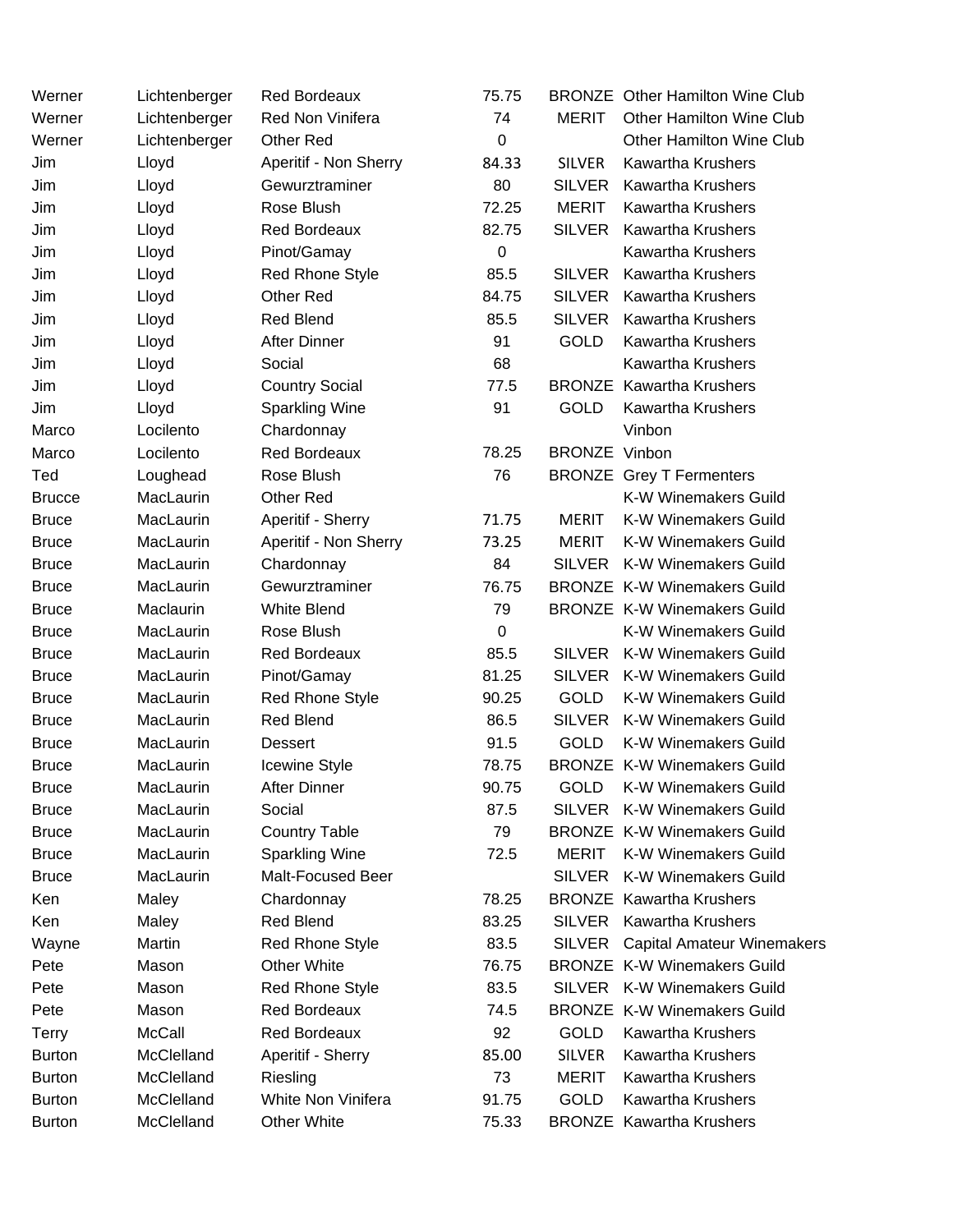| <b>Burton</b> | McClelland | <b>White Blend</b>     | 78.25 |               | <b>BRONZE</b> Kawartha Krushers           |
|---------------|------------|------------------------|-------|---------------|-------------------------------------------|
| <b>Burton</b> | McClelland | <b>Red Bordeaux</b>    | 80.5  |               | SILVER Kawartha Krushers                  |
| <b>Burton</b> | McClelland | Pinot/Gamay            | 74.25 | <b>MERIT</b>  | <b>Kawartha Krushers</b>                  |
| <b>Burton</b> | McClelland | Other Red              | 74.67 |               | <b>BRONZE</b> Kawartha Krushers           |
| <b>Burton</b> | McClelland | <b>Dessert</b>         | 78.25 |               | <b>BRONZE</b> Kawartha Krushers           |
| <b>Burton</b> | McClelland | Social                 | 80.25 |               | SILVER Kawartha Krushers                  |
| <b>Burton</b> | McClelland | <b>Sparkling Wine</b>  | 81.25 | <b>SILVER</b> | <b>Kawartha Krushers</b>                  |
| <b>Burton</b> | McClelland | Roasted & Smoked Beer  |       | <b>SILVER</b> | <b>Kawartha Krushers</b>                  |
| Steve         | McDonald   | Aperitif - Sherry      | 84.50 | <b>SILVER</b> | K-W Winemakers Guild                      |
| <b>Steve</b>  | McDonald   | Aperitif - Non Sherry  | 76.00 |               | <b>BRONZE</b> K-W Winemakers Guild        |
| <b>Steve</b>  | McDonald   | Chardonnay             | 85.75 |               | SILVER K-W Winemakers Guild               |
| <b>Steve</b>  | McDonald   | Riesling               | 80.25 |               | SILVER K-W Winemakers Guild               |
| <b>Steve</b>  | McDonald   | White Non Vinifera     | 78.25 |               | <b>BRONZE K-W Winemakers Guild</b>        |
| <b>Steve</b>  | McDonald   | Gewurztraminer         | 90.25 | <b>GOLD</b>   | K-W Winemakers Guild                      |
| <b>Steve</b>  | McDonald   | <b>Other White</b>     | 76.75 |               | <b>BRONZE K-W Winemakers Guild</b>        |
| <b>Steve</b>  | McDonald   | <b>Red Bordeaux</b>    | 90.5  | <b>GOLD</b>   | <b>K-W Winemakers Guild</b>               |
| <b>Steve</b>  | McDonald   | Pinot/Gamay            | 80.75 | SILVER        | <b>K-W Winemakers Guild</b>               |
| <b>Steve</b>  | McDonald   | <b>Red Rhone Style</b> | 81.5  |               | SILVER K-W Winemakers Guild               |
| <b>Steve</b>  | McDonald   | <b>Other Red</b>       | 82.5  |               | SILVER K-W Winemakers Guild               |
| <b>Steve</b>  | McDonald   | <b>Red Blend</b>       | 78.5  |               | <b>BRONZE K-W Winemakers Guild</b>        |
| <b>Steve</b>  | McDonald   | <b>Dessert</b>         | 86.5  |               | SILVER K-W Winemakers Guild               |
| <b>Steve</b>  | McDonald   | <b>After Dinner</b>    | 91.25 | <b>GOLD</b>   | <b>K-W Winemakers Guild</b>               |
| <b>Steve</b>  | McDonald   | Social                 | 90.75 | <b>GOLD</b>   | <b>K-W Winemakers Guild</b>               |
| Steve         | McDonald   | <b>Country Table</b>   | 90    | <b>GOLD</b>   | <b>K-W Winemakers Guild</b>               |
| <b>Steve</b>  | McDonald   | <b>Country Social</b>  | 90.75 | <b>GOLD</b>   | K-W Winemakers Guild                      |
| <b>Steve</b>  | McDonald   | Sparkling Wine         | 80.5  | <b>SILVER</b> | <b>K-W Winemakers Guild</b>               |
| <b>Steve</b>  | McDonald   | Cider                  | 93.75 | <b>GOLD</b>   | <b>K-W Winemakers Guild</b>               |
| Don           | McLeod     | <b>Red Bordeaux</b>    | 79    |               | <b>BRONZE Winemasters</b>                 |
| Don           | McLeod     | Social                 | 91    | <b>GOLD</b>   | Winemasters                               |
| Don           | McLeod     | <b>Country Social</b>  | 75.25 |               | <b>BRONZE Winemasters</b>                 |
| Don           | McLeod     | Red Non Vinifera       | 76.25 |               | <b>BRONZE Winemasters</b>                 |
| Allen         | Mee        | Riesling               | 70    | <b>MERIT</b>  | Niagara-on-the-Lake Amateur Vintners      |
| Allen         | Mee        | Cider                  | 68    |               | Niagara-on-the-Lake Amateur Vintners      |
| Morley        | Mellen     | Aperitif - Non Sherry  | 76.00 | <b>BRONZE</b> | The Cambridge Club                        |
| Morley        | Mellen     | Gewurztraminer         | 75    |               | <b>BRONZE</b> The Cambridge Club          |
| Morley        | Mellen     | <b>After Dinner</b>    | 78.5  |               | <b>BRONZE</b> The Cambridge Club          |
| <b>Bruno</b>  | Meneguzzi  | Riesling               | 78.75 |               | <b>BRONZE</b> Humber Valley Vintners      |
| <b>Bruno</b>  | Meneguzzi  | <b>Red Bordeaux</b>    | 80.75 |               | SILVER Humber Valley Vintners             |
| <b>Bruno</b>  | Meneguzzi  | Other Red              | 72.75 | <b>MERIT</b>  | <b>Humber Valley Vintners</b>             |
| Clark         | Meredith   | Chardonnay             | 84    | <b>SILVER</b> | Niagara Vine-to-Wine Circle               |
| Clark         | Meredith   | Riesling               | 84.25 | <b>SILVER</b> | Niagara Vine-to-Wine Circle               |
| Clark         | Meredith   | Gewurztraminer         | 80.75 | <b>SILVER</b> | Niagara Vine-to-Wine Circle               |
| Clark         | Meredith   | <b>Other White</b>     | 82.25 | <b>SILVER</b> | Niagara Vine-to-Wine Circle               |
| Clark         | Meredith   | <b>White Blend</b>     | 91.5  | <b>GOLD</b>   | Niagara Vine-to-Wine Circle               |
| Clark         | Meredith   | Rose Blush             | 78.2  |               | BRONZE Niagara Vine-to-Wine Circle        |
| Clark         | Meredith   | Red Bordeaux           | 80.5  | <b>SILVER</b> | Niagara Vine-to-Wine Circle               |
| Clark         | Meredith   | Pinot/Gamay            | 79.25 |               | <b>BRONZE</b> Niagara Vine-to-Wine Circle |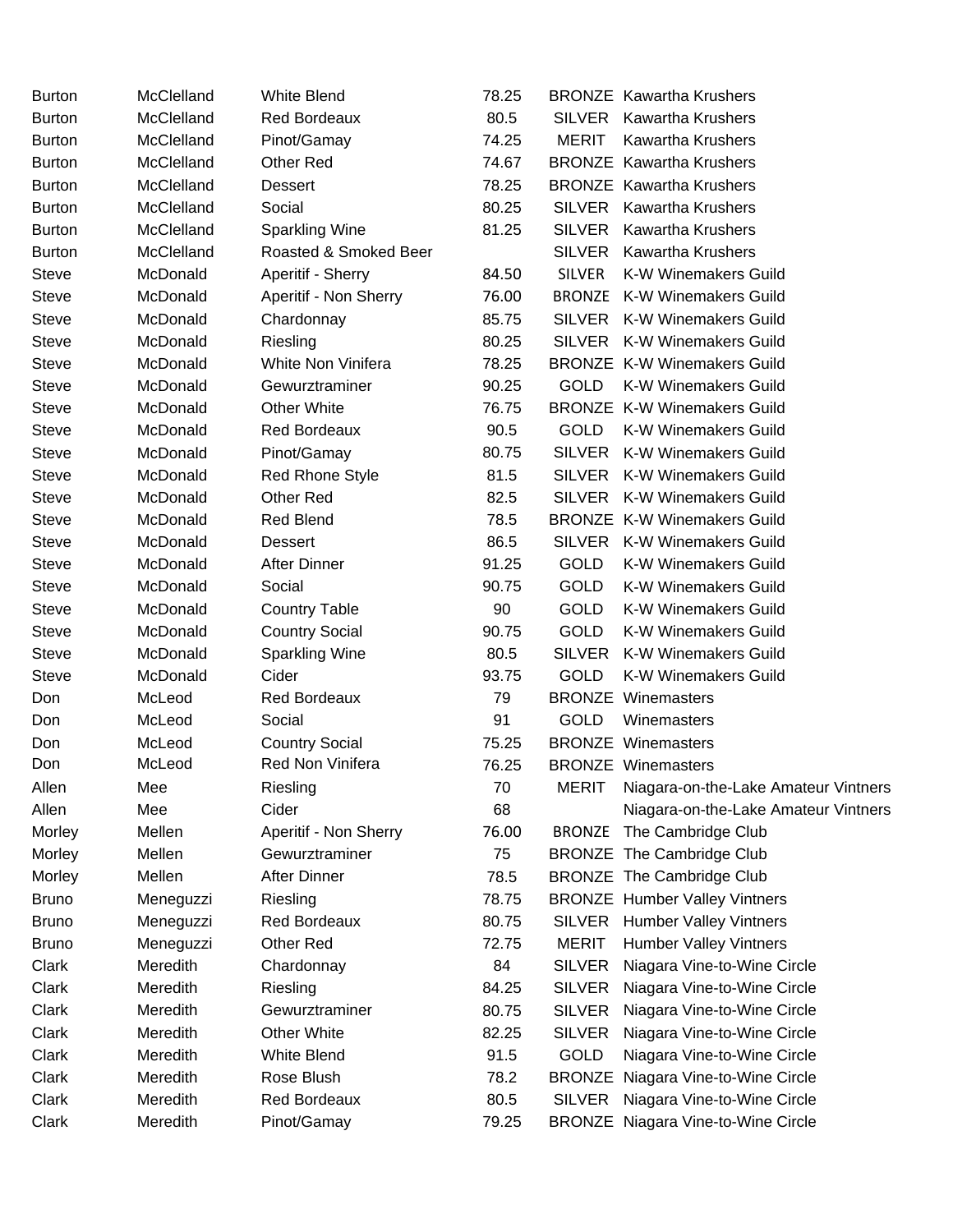| Clark   | Meredith      | Red Non Vinifera       | 71    | <b>MERIT</b>  | Niagara Vine-to-Wine Circle              |
|---------|---------------|------------------------|-------|---------------|------------------------------------------|
| Clark   | Meredith      | <b>Red Blend</b>       | 84.5  | <b>SILVER</b> | Niagara Vine-to-Wine Circle              |
| Clark   | Meredith      | <b>Sparkling Wine</b>  | 84    | SILVER        | Niagara Vine-to-Wine Circle              |
| Dan     | Montgomery    | Riesling               | 82    | SILVER        | The Corkscrew Society                    |
| Dan     | Montgomery    | <b>Other White</b>     | 76.75 |               | <b>BRONZE</b> The Corkscrew Society      |
| Dan     | Montgomery    | Pinot/Gamay            | 78.75 |               | <b>BRONZE</b> The Corkscrew Society      |
| Dan     | Montgomery    | Chardonnay             | 83    |               | SILVER The Corkscrew Society             |
| Dan     | Montgomery    | <b>Red Rhone Style</b> | 83    | <b>SILVER</b> | The Corkscrew Society                    |
| Dan     | Montgomery    | <b>Red Bordeaux</b>    | 86.5  |               | SILVER The Corkscrew Society             |
| Tino    | Montopoli     | Chardonnay             | 75.5  |               | <b>BRONZE</b> Kawartha Krushers          |
| Tino    | Montopoli     | White Blend            | 76.25 |               | <b>BRONZE</b> Kawartha Krushers          |
| Tino    | Montopoli     | Red Bordeaux           | 83    |               | SILVER Kawartha Krushers                 |
| Tino    | Montopoli     | Pinot/Gamay            | 84    |               | SILVER Kawartha Krushers                 |
| Tino    | Montopoli     | <b>Red Blend</b>       | 85    |               | SILVER Kawartha Krushers                 |
| Tino    | Montopoli     | <b>Icewine Style</b>   | 76.5  |               | <b>BRONZE</b> Kawartha Krushers          |
| Tino    | Montopoli     | <b>After Dinner</b>    | 80.5  |               | SILVER Kawartha Krushers                 |
| Ruthann | Moore         | Rose Blush             | 77.75 |               | <b>BRONZE</b> The Cambridge Club         |
| Ruthann | Moore         | Other Red              | 81    |               | SILVER The Cambridge Club                |
| Ruthann | Moore         | <b>Country Social</b>  | 81.5  | <b>SILVER</b> | The Cambridge Club                       |
| Phillip | <b>Morris</b> | <b>Red Bordeaux</b>    | 74.25 | <b>MERIT</b>  | Press Agents                             |
| Martin  | Nygard        | Aperitif - Non Sherry  | 77.67 | <b>BRONZE</b> | St. Thomas Grapebusters Wine Club        |
| Martin  | Nygard        | Riesling               | 73    | <b>MERIT</b>  | St. Thomas Grapebusters Wine Club        |
| Martin  | Nygard        | White Non Vinifera     | 79.5  |               | SILVER St. Thomas Grapebusters Wine Club |
| Martin  | Nygard        | <b>Other White</b>     | 83    | <b>SILVER</b> | St. Thomas Grapebusters Wine Club        |
| Martin  | Nygard        | <b>White Blend</b>     | 72.75 | <b>MERIT</b>  | St. Thomas Grapebusters Wine Club        |
| Martin  | Nygard        | Rose Blush             | 77.5  |               | BRONZE St. Thomas Grapebusters Wine Club |
| Martin  | Nygard        | Red Bordeaux           | 84.5  |               | SILVER St. Thomas Grapebusters Wine Club |
| Martin  | Nygard        | Red Non Vinifera       | 82    |               | SILVER St. Thomas Grapebusters Wine Club |
| Martin  | Nygard        | <b>Red Rhone Style</b> | 84    |               | SILVER St. Thomas Grapebusters Wine Club |
| Martin  | Nygard        | Other Red              | 80.5  |               | SILVER St. Thomas Grapebusters Wine Club |
| Martin  | Nygard        | <b>Red Blend</b>       | 78.33 |               | BRONZE St. Thomas Grapebusters Wine Club |
| Martin  | Nygard        | Dessert                | 87.25 |               | SILVER St. Thomas Grapebusters Wine Club |
| Martin  | Nygard        | <b>Icewine Style</b>   | 89.5  | <b>GOLD</b>   | St. Thomas Grapebusters Wine Club        |
| Martin  | Nygard        | <b>After Dinner</b>    | 78    |               | BRONZE St. Thomas Grapebusters Wine Club |
| Martin  | Nygard        | <b>Country Table</b>   | 91.75 | <b>GOLD</b>   | St. Thomas Grapebusters Wine Club        |
| Martin  | Nygard        | <b>Country Social</b>  | 86.33 | <b>SILVER</b> | St. Thomas Grapebusters Wine Club        |
| Martin  | Nygard        | <b>Sparkling Wine</b>  | 88.25 | <b>SILVER</b> | St. Thomas Grapebusters Wine Club        |
| Martin  | Nygard        | Cider                  | 91.5  | GOLD          | St. Thomas Grapebusters Wine Club        |
| Martin  | Nygard        | Lt Lager & Hybrid Beer |       | <b>SILVER</b> | St. Thomas Grapebusters Wine Club        |
| Martin  | Nygard        | Roasted & Smoked Beer  |       | <b>SILVER</b> | St. Thomas Grapebusters Wine Club        |
| Martin  | Nygard        | Belgian & Wheat Beer   |       | <b>SILVER</b> | St. Thomas Grapebusters Wine Club        |
| Don     | Osmond        | Gewurztraminer         | 81.25 | <b>SILVER</b> | Georgetown Vintners                      |
| Don     | Osmond        | <b>Red Rhone Style</b> | 82.25 | <b>SILVER</b> | Georgetown Vintners                      |
| Don     | Osmond        | Dessert                | 83    | <b>SILVER</b> | Georgetown Vintners                      |
| Don     | Osmond        | Icewine Style          | 90.5  | <b>GOLD</b>   | Georgetown Vintners                      |
| Dan     | Ostler        | Aperitif - Sherry      | 76.00 | <b>BRONZE</b> | <b>Pickering Wine Guild</b>              |
| Dan     | Ostler        | Riesling               | 77.25 |               | <b>BRONZE</b> Pickering Wine Guild       |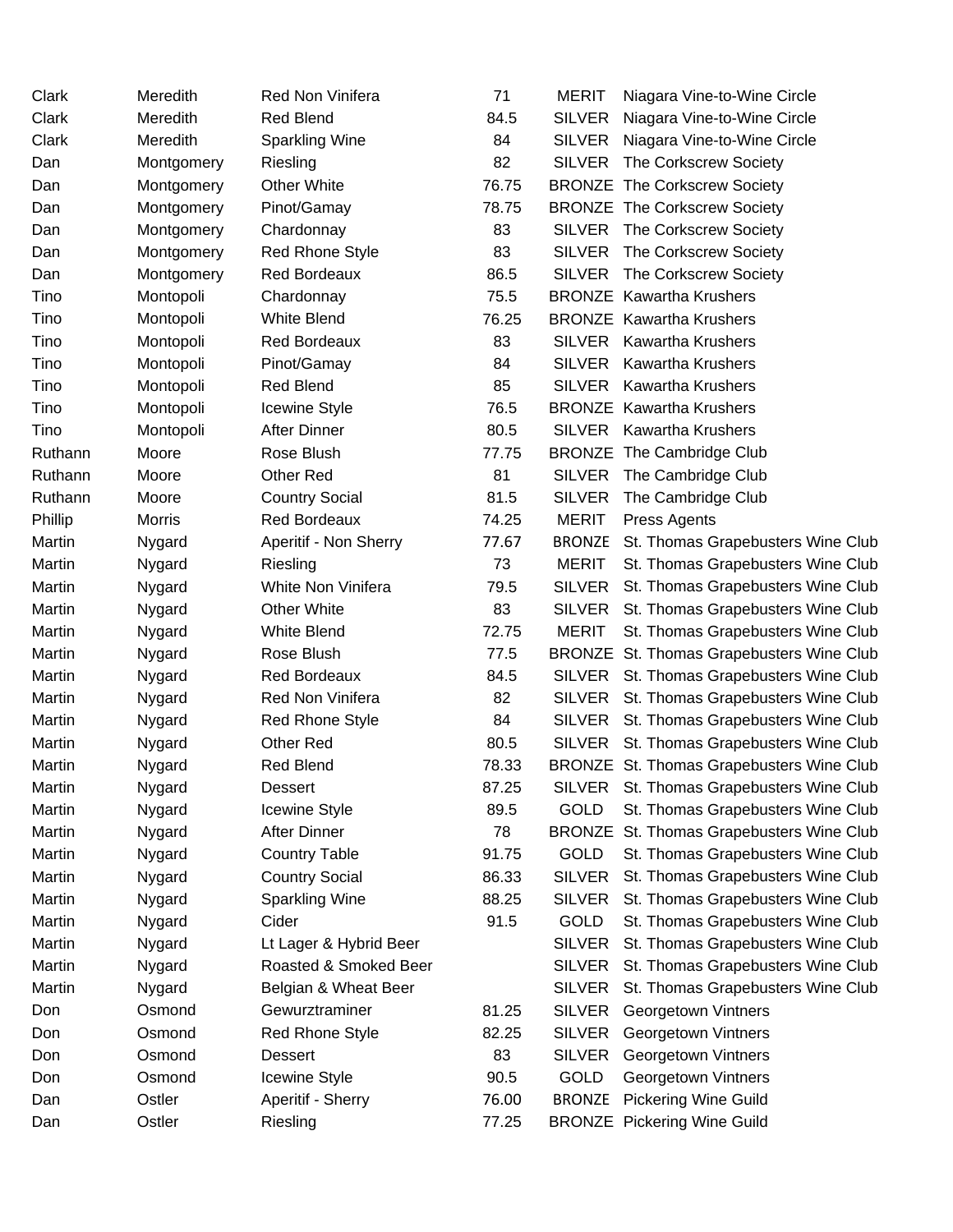| Dan   | Ostler     | Gewurztraminer         | 75.25 |               | <b>BRONZE</b> Pickering Wine Guild          |
|-------|------------|------------------------|-------|---------------|---------------------------------------------|
| Dan   | Ostler     | <b>White Blend</b>     | 76.5  |               | <b>BRONZE</b> Pickering Wine Guild          |
| Dan   | Ostler     | <b>Red Bordeaux</b>    | 80.25 |               | SILVER Pickering Wine Guild                 |
| Dan   | Ostler     | Other Red              | 82    | <b>SILVER</b> | <b>Pickering Wine Guild</b>                 |
| Dan   | Ostler     | <b>Red Blend</b>       | 79    |               | <b>BRONZE</b> Pickering Wine Guild          |
| Don   | Panagapka  | Aperitif - Sherry      | 93.25 | GOLD          | K-W Winemakers Guild                        |
| Don   | Panagapka  | Aperitif - Non Sherry  | 82.00 | <b>SILVER</b> | <b>K-W Winemakers Guild</b>                 |
| Don   | Panagapka  | Chardonnay             | 80.25 |               | SILVER K-W Winemakers Guild                 |
| Don   | Panagapka  | Riesling               | 79.25 |               | <b>BRONZE K-W Winemakers Guild</b>          |
| Don   | Panagapka  | White Non Vinifera     | 77    |               | <b>BRONZE K-W Winemakers Guild</b>          |
| Don   | Panagapka  | Gewurztraminer         | 84    |               | SILVER K-W Winemakers Guild                 |
| Don   | Panagapka  | Other White            | 90    | <b>GOLD</b>   | K-W Winemakers Guild                        |
| Don   | Panagapka  | <b>White Blend</b>     | 91    | <b>GOLD</b>   | <b>K-W Winemakers Guild</b>                 |
| Don   | Panagapka  | Rose Blush             | 82.5  | <b>SILVER</b> | K-W Winemakers Guild                        |
| Don   | Panagapka  | <b>Red Bordeaux</b>    | 90    | <b>GOLD</b>   | K-W Winemakers Guild                        |
| Don   | Panagapka  | Pinot/Gamay            | 81    |               | SILVER K-W Winemakers Guild                 |
| Don   | Panagapka  | Red Non Vinifera       | 76.5  |               | <b>BRONZE K-W Winemakers Guild</b>          |
| Don   | Panagapka  | <b>Red Rhone Style</b> | 83.25 |               | SILVER K-W Winemakers Guild                 |
| Don   | Panagapka  | <b>Other Red</b>       | 84    | <b>SILVER</b> | <b>K-W Winemakers Guild</b>                 |
| Don   | Panagapka  | <b>Red Blend</b>       | 81    | SILVER        | <b>K-W Winemakers Guild</b>                 |
| Don   | Panagapka  | <b>Dessert</b>         | 88.75 |               | SILVER K-W Winemakers Guild                 |
| Don   | Panagapka  | Icewine Style          | 75.75 |               | <b>BRONZE K-W Winemakers Guild</b>          |
| Don   | Panagapka  | <b>After Dinner</b>    | 91.25 | <b>GOLD</b>   | <b>K-W Winemakers Guild</b>                 |
| Don   | Panagapka  | Social                 | 76.75 |               | <b>BRONZE K-W Winemakers Guild</b>          |
| Don   | Panagapka  | <b>Country Table</b>   | 84.67 |               | SILVER K-W Winemakers Guild                 |
| Don   | Panagapka  | <b>Country Social</b>  | 90.5  | <b>GOLD</b>   | <b>K-W Winemakers Guild</b>                 |
| Don   | Panagapka  | Cider                  | 78.25 |               | <b>BRONZE K-W Winemakers Guild</b>          |
| Doug  | Patchett   | <b>Red Bordeaux</b>    | 74.5  |               | <b>BRONZE</b> Burlington Winemakers         |
| Doug  | Patchett   | Pinot/Gamay            | 73    | <b>MERIT</b>  | <b>Burlington Winemakers</b>                |
| Bryan | Pell       | <b>Red Bordeaux</b>    | 80.25 | <b>SILVER</b> | Growwine                                    |
| Bryan | Pell       | Red Non Vinifera       | 75.25 |               | <b>BRONZE Growwine</b>                      |
| John  | Pendzinski | White Non Vinifera     | 77.5  |               | BRONZE Niagara-on-the-Lake Amateur Vintners |
| John  | Pendzinski | Gewurztraminer         | 78.25 |               | BRONZE Niagara-on-the-Lake Amateur Vintners |
| John  | Pendzinski | <b>Other White</b>     | 83.5  | SILVER        | Niagara-on-the-Lake Amateur Vintners        |
| John  | Pendzinski | <b>White Blend</b>     | 79    |               | BRONZE Niagara-on-the-Lake Amateur Vintners |
| John  | Pendzinski | Rose Blush             | 78.5  |               | BRONZE Niagara-on-the-Lake Amateur Vintners |
| John  | Pendzinski | <b>Red Bordeaux</b>    | 83.5  | <b>SILVER</b> | Niagara-on-the-Lake Amateur Vintners        |
| John  | Pendzinski | Red Non Vinifera       | 80    | <b>SILVER</b> | Niagara-on-the-Lake Amateur Vintners        |
| John  | Pendzinski | <b>Red Rhone Style</b> | 83.5  | <b>SILVER</b> | Niagara-on-the-Lake Amateur Vintners        |
| John  | Pendzinski | Other Red              | 80.75 | <b>SILVER</b> | Niagara-on-the-Lake Amateur Vintners        |
| John  | Pendzinski | Red Blend              | 82    | <b>SILVER</b> | Niagara-on-the-Lake Amateur Vintners        |
| John  | Pendzinski | <b>Icewine Style</b>   | 84.25 | <b>SILVER</b> | Niagara-on-the-Lake Amateur Vintners        |
| John  | Pendzinski | <b>Country Social</b>  | 84.25 | <b>SILVER</b> | Niagara-on-the-Lake Amateur Vintners        |
| Bill  | Peters     | Riesling               | 84.25 | <b>SILVER</b> | Niagara Vine-to-Wine Circle                 |
| Bill  | Peters     | Rose Blush             | 81.25 | <b>SILVER</b> | Niagara Vine-to-Wine Circle                 |
| Bill  | Peters     | Red Bordeaux           | 77.5  |               | <b>BRONZE</b> Niagara Vine-to-Wine Circle   |
| Bill  | Peters     | Other Red              | 77.25 |               | <b>BRONZE</b> Niagara Vine-to-Wine Circle   |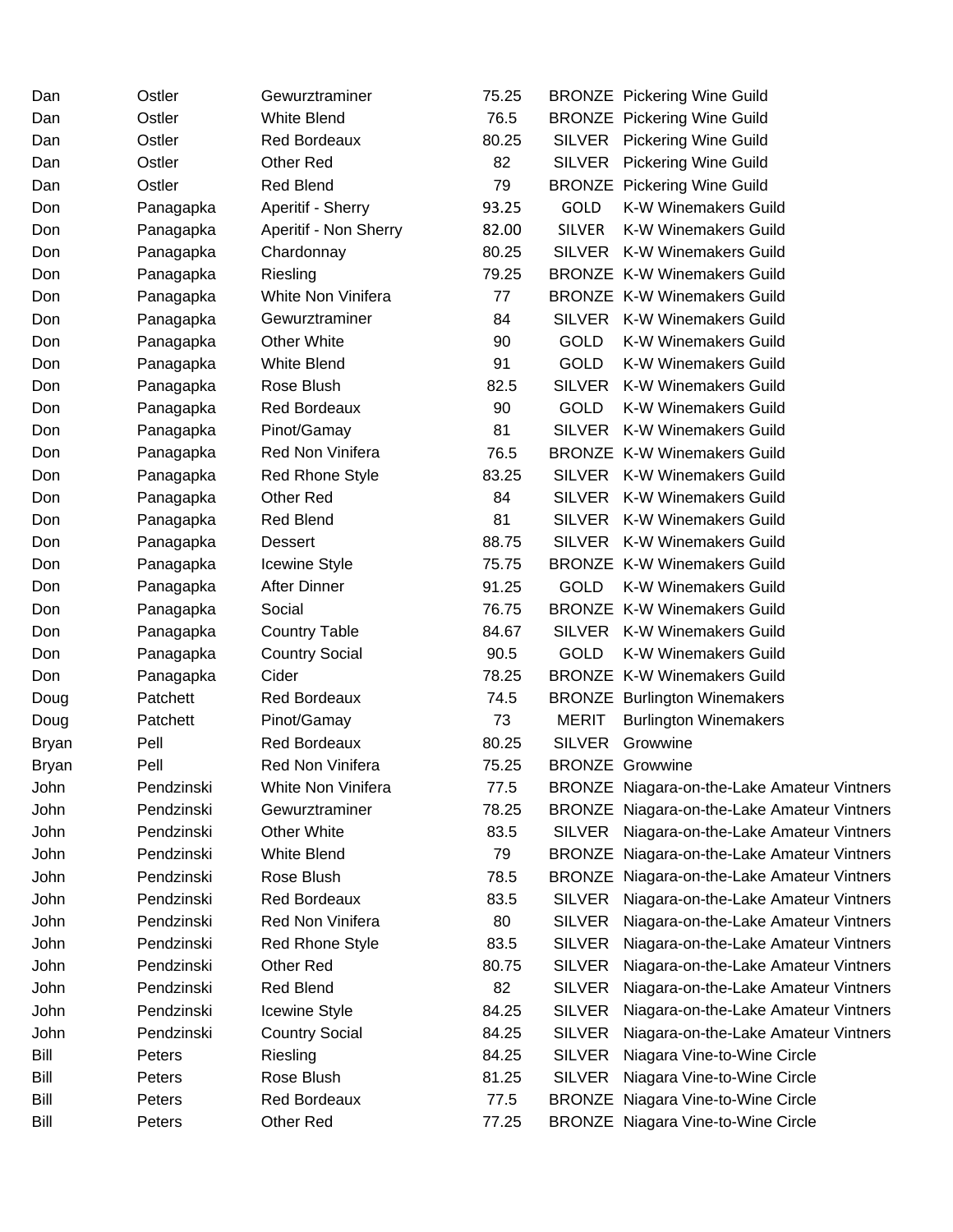| Bill          | Peters         | <b>Country Social</b>    | 90    | <b>GOLD</b>   | Niagara Vine-to-Wine Circle              |
|---------------|----------------|--------------------------|-------|---------------|------------------------------------------|
| Michael       | Petric         | <b>Red Blend</b>         | 79.75 | <b>SILVER</b> | <b>Brampton Winemakers</b>               |
| George        | Pikor          | Chardinnay               | 77    |               | <b>BRONZE</b> Bytown Vintners            |
| George        | Pikor          | <b>Red Bordeaux</b>      | 82.75 | <b>SILVER</b> | <b>Bytown Vintners</b>                   |
| George        | Pikor          | Pinot/Gamay              | 84    | <b>SILVER</b> | <b>Bytown Vintners</b>                   |
| Patti         | <b>Polfuss</b> | <b>Other White</b>       | 77.5  |               | <b>BRONZE</b> The Cambridge Club         |
| Patti         | Polfuss        | Social                   | 79.25 |               | <b>BRONZE</b> The Cambridge Club         |
| Patti         | Polfuss        | Cider                    | 82.5  |               | SILVER The Cambridge Club                |
| Dave          | Powell         | Chardonnay               | 76.25 |               | <b>BRONZE Winemasters</b>                |
| Dave          | Powell         | <b>Other White</b>       | 86.75 | <b>SILVER</b> | Winemasters                              |
| Dave          | Powell         | <b>Sparkling Wine</b>    | 79    |               | <b>BRONZE Winemasters</b>                |
| Mervin        | Quast          | Aperitif - Sherry        | 83.25 | <b>SILVER</b> | <b>Capital Amateur Winemakers</b>        |
| Mervin        | Quast          | Gewurztraminer           | 83.25 | <b>SILVER</b> | <b>Capital Amateur Winemakers</b>        |
| Mervin        | Quast          | <b>After Dinner</b>      | 85.67 | <b>SILVER</b> | <b>Capital Amateur Winemakers</b>        |
| Mervin        | Quast          | Lt Lager & Hybrid Beer   |       | <b>SILVER</b> | <b>Capital Amateur Winemakers</b>        |
| Mervin        | Quast          | Roasted & Smoked Beer    |       | <b>GOLD</b>   | <b>Capital Amateur Winemakers</b>        |
| Mervin        | Quast          | Rose Blush               | 91    | <b>GOLD</b>   | <b>Capital Amateur Winemakers</b>        |
| Mervin        | Quast          | Other Red                | 81.5  | <b>SILVER</b> | <b>Capital Amateur Winemakers</b>        |
| Mervin        | Quast          | Social                   | 82.25 | <b>SILVER</b> | <b>Capital Amateur Winemakers</b>        |
| Mervin        | Quast          | <b>Country Social</b>    | 78.25 |               | <b>BRONZE</b> Capital Amateur Winemakers |
| Mervin        | Quast          | Cider                    | 73.75 | <b>MERIT</b>  | <b>Capital Amateur Winemakers</b>        |
| Mervin        | Quast          | Hop-Focused Beer         |       | <b>SILVER</b> | <b>Capital Amateur Winemakers</b>        |
| Mervin        | Quast          | <b>Malt-Focused Beer</b> |       | <b>GOLD</b>   | <b>Capital Amateur Winemakers</b>        |
| Mervin        | Quast          | Belgian & Wheat Beer     |       | <b>SILVER</b> | <b>Capital Amateur Winemakers</b>        |
| <b>Steven</b> | Quast          | Aperitif - Non Sherry    | 76.50 | <b>BRONZE</b> | <b>Capital Amateur Winemakers</b>        |
| <b>Steven</b> | Quast          | <b>Other White</b>       | 76    |               | <b>BRONZE</b> Capital Amateur Winemakers |
| <b>Steven</b> | Quast          | Red Bordeaux             | 82.5  | <b>SILVER</b> | <b>Capital Amateur Winemakers</b>        |
| Steven        | Quast          | <b>Dessert</b>           | 83    | SILVER        | <b>Capital Amateur Winemakers</b>        |
| <b>Steven</b> | Quast          | <b>Country Table</b>     | 77    |               | <b>BRONZE</b> Capital Amateur Winemakers |
| Steven        | Quast          | Lt Lager & Hybrid Beer   |       | <b>SILVER</b> | <b>Capital Amateur Winemakers</b>        |
| <b>Steven</b> | Quast          | Hop-Focused Beer         |       |               | SILVER Capital Amateur Winemakers        |
| Steven        | Quast          | Malt-Focused Beer        |       | GOLD          | <b>Capital Amateur Winemakers</b>        |
| Steven        | Quast          | Roasted & Smoked Beer    |       | <b>GOLD</b>   | <b>Capital Amateur Winemakers</b>        |
| Steven        | Quast          | Belgian & Wheat Beer     |       | <b>SILVER</b> | <b>Capital Amateur Winemakers</b>        |
| <b>Rick</b>   | Reycraft       | Red Rhone Style          | 80.5  | <b>SILVER</b> | <b>Burlington Winemakers</b>             |
| Carlos        | Ricalde        | Rose Blush               | 77    |               | <b>BRONZE</b> Pickering Wine Guild       |
| Carlos        | Ricalde        | Other Red                | 81.75 | <b>SILVER</b> | <b>Pickering Wine Guild</b>              |
| Bert          | Richards       | Aperitif - Non Sherry    | 68.25 |               | <b>Other Hamilton Wine Club</b>          |
| Bert          | Richards       | <b>White Blend</b>       | 73    | <b>MERIT</b>  | <b>Other Hamilton Wine Club</b>          |
| Bert          | Richards       | Rose Blush               | 71    | <b>MERIT</b>  | <b>Other Hamilton Wine Club</b>          |
| Bert          | Richards       | <b>Red Bordeaux</b>      | 80    | <b>SILVER</b> | <b>Other Hamilton Wine Club</b>          |
| Bert          | Richards       | <b>After Dinner</b>      | 86    | <b>SILVER</b> | <b>Other Hamilton Wine Club</b>          |
| Bert          | Richards       | <b>Country Social</b>    | 77.5  |               | <b>BRONZE</b> Other Hamilton Wine Club   |
| John          | Romaniuk       | <b>Red Bordeaux</b>      | 80.5  |               | SILVER Aurora Wine Circle                |
| John          | Romaniuk       | Pinot/Gamay              | 71    | <b>MERIT</b>  | <b>Aurora Wine Circle</b>                |
| John          | Romaniuk       | Other Red                | 80    | <b>SILVER</b> | <b>Aurora Wine Circle</b>                |
| John          | Romaniuk       | <b>Country Social</b>    | 73.5  | <b>MERIT</b>  | Aurora Wine Circle                       |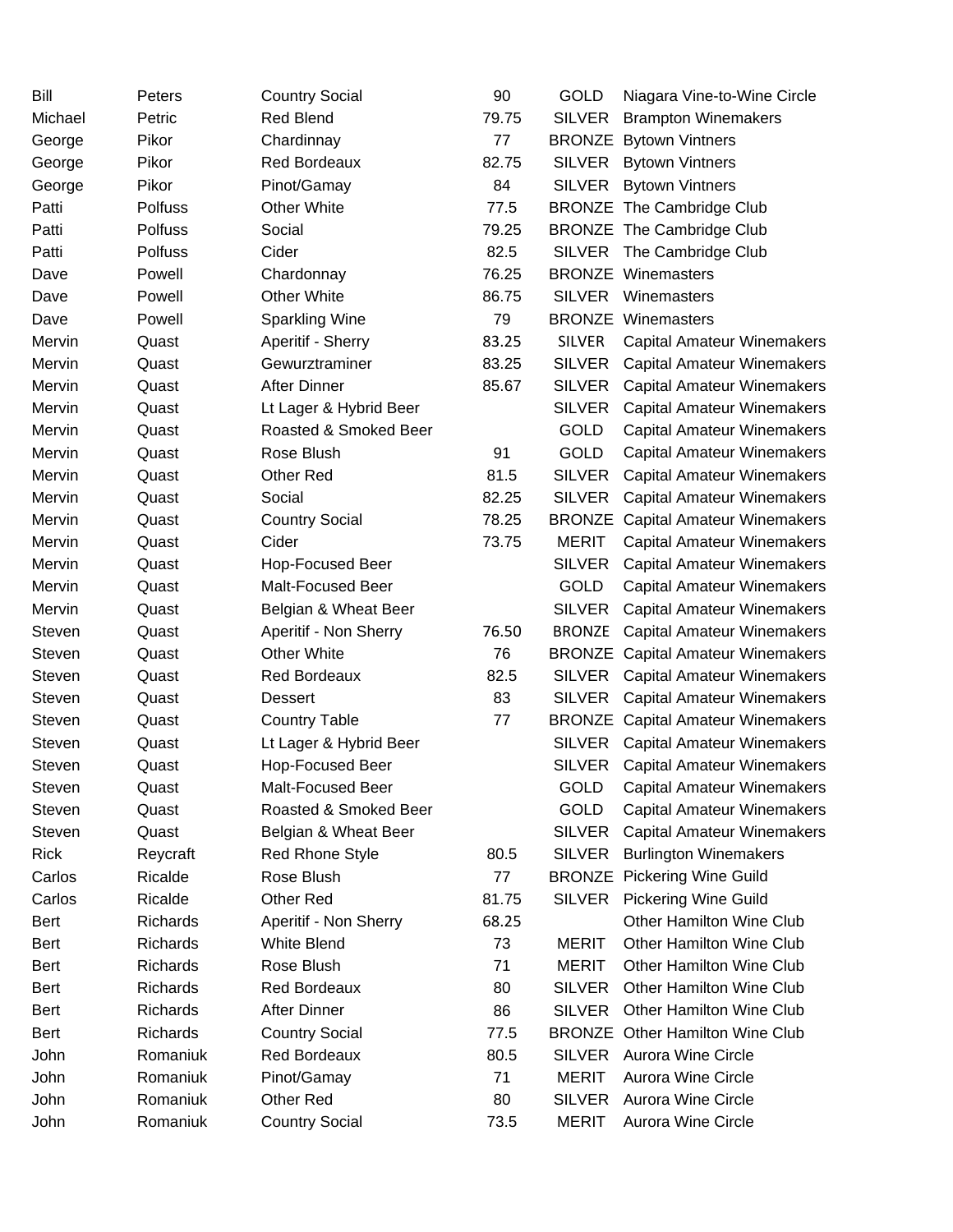| Jarmo        | Saari         | <b>After Dinner</b>    | 78    |               | <b>BRONZE</b> Growwine                       |
|--------------|---------------|------------------------|-------|---------------|----------------------------------------------|
| Jarmo        | Saari         | <b>Country Table</b>   | 83.5  |               | SILVER Growwine                              |
| Jean-Pierre  | Schoch        | Pinot/Gamay            | 78    |               | <b>BRONZE The Corkscrew Society</b>          |
| Ray          | Shier         | Chardonnay             | 85    |               | <b>SILVER</b> Georgetown Vintners            |
| Ray          | Shier         | White Non Vinifera     | 76.75 |               | <b>BRONZE</b> Georgetown Vintners            |
| Ray          | Shier         | <b>Red Bordeaux</b>    | 86.5  |               | SILVER Georgetown Vintners                   |
| Ray          | Shier         | Red Rhone Style        | 81    | SILVER        | Georgetown Vintners                          |
| Ray          | Shier         | <b>Icewine Style</b>   | 81.5  |               | SILVER Georgetown Vintners                   |
| lan          | Short         | <b>Other White</b>     | 76.25 |               | <b>BRONZE</b> Humber Valley Vintners         |
| lan          | Short         | <b>Red Rhone Style</b> | 84.75 |               | SILVER Humber Valley Vintners                |
| lan          | Short         | Lt Lager & Hybrid Beer |       |               | <b>BRONZE</b> Humber Valley Vintners         |
| lan          | Short         | Roasted & Smoked Beer  |       |               | <b>BRONZE</b> Humber Valley Vintners         |
| Greg         | Simpson       | Roasted & Smoked Beer  |       |               | SILVER Central Toronto Wine Guild            |
| Greg         | Simpson       | Belgian & Wheat Beer   |       |               | SILVER Central Toronto Wine Guild            |
| Steve        | <b>Skelly</b> | Riesling               | 73.5  | <b>MERIT</b>  | Scarborough Wine Makers                      |
| <b>Steve</b> | <b>Skelly</b> | White Non Vinifera     | 75.75 |               | <b>BRONZE</b> Scarborough Wine Makers        |
| <b>Steve</b> | <b>Skelly</b> | <b>White Blend</b>     | 90.5  | <b>GOLD</b>   | Scarborough Wine Makers                      |
| <b>Steve</b> | <b>Skelly</b> | Rose Blush             | 71.2  | <b>MERIT</b>  | Scarborough Wine Makers                      |
| Steve        | <b>Skelly</b> | <b>Red Blend</b>       | 84.5  | <b>SILVER</b> | Scarborough Wine Makers                      |
| <b>Steve</b> | <b>Skelly</b> | Dessert                | 79.25 |               | <b>BRONZE</b> Scarborough Wine Makers        |
| Steve        | <b>Skelly</b> | Social                 | 83.25 |               | SILVER Scarborough Wine Makers               |
| Steve        | <b>Skelly</b> | <b>Country Social</b>  | 0     |               | Scarborough Wine Makers                      |
| Doug         | Sloane        | Aperitif - Sherry      | 72.00 | <b>MERIT</b>  | Prince Edward County Wine Club               |
| Doug         | Sloane        | Chardonnay             | 79.5  | <b>SILVER</b> | Prince Edward County Wine Club               |
| Doug         | Sloane        | Gewurztraminer         | 72.75 | <b>MERIT</b>  | <b>Prince Edward County Wine Club</b>        |
| Doug         | Sloane        | Red Bordeaux           | 73.5  | <b>MERIT</b>  | Prince Edward County Wine Club               |
| Doug         | Sloane        | <b>Country Social</b>  | 78.5  |               | <b>BRONZE Prince Edward County Wine Club</b> |
| <b>Bruce</b> | Smith         | Riesling               | 76    |               | BRONZE Niagara-on-the-Lake Amateur Vintners  |
| <b>Bruce</b> | Smith         | White Blend            | 85.25 | <b>SILVER</b> | Niagara-on-the-Lake Amateur Vintners         |
| <b>Bruce</b> | Smith         | <b>Red Bordeaux</b>    | 73    | <b>MERIT</b>  | Niagara-on-the-Lake Amateur Vintners         |
| <b>Bruce</b> | Smith         | Red Non Vinifera       | 73.75 | <b>MERIT</b>  | Niagara-on-the-Lake Amateur Vintners         |
| Ken          | Snider        | Chardonnay             | 84.75 |               | SILVER Burlington Winemakers                 |
| Ken          | Snider        | Gewurztraminer         | 75.75 |               | <b>BRONZE</b> Burlington Winemakers          |
| Ken          | Snider        | <b>Red Bordeaux</b>    | 79.5  | <b>SILVER</b> | <b>Burlington Winemakers</b>                 |
| Ken          | Snider        | Riesling               | 82    | <b>SILVER</b> | <b>Burlington Winemakers</b>                 |
| Manuel       | Sousa         | <b>Other White</b>     | 77.75 |               | <b>BRONZE</b> Lakeview Wine Club             |
| Manuel       | Sousa         | Red Bordeaux           | 83.25 |               | SILVER Lakeview Wine Club                    |
| Manuel       | Sousa         | Other Red              | 74.25 | <b>MERIT</b>  | Lakeview Wine Club                           |
| Manuel       | Sousa         | <b>After Dinner</b>    | 84.25 | <b>SILVER</b> | <b>Lakeview Wine Club</b>                    |
| Bob          | Stalder       | Pinot/Gamay            | 76.5  |               | <b>BRONZE The Corkscrew Society</b>          |
| Bob          | Stalder       | <b>Sparkling Wine</b>  | 85.5  |               | SILVER The Corkscrew Society                 |
| Bob          | Stalder       | Riesling               | 80.25 | <b>SILVER</b> | The Corkscrew Society                        |
| Bob          | Stalder       | <b>Other White</b>     | 82.5  | <b>SILVER</b> | The Corkscrew Society                        |
| Christa      | <b>Stehle</b> | Gewurztraminer         | 82.75 | <b>SILVER</b> | <b>Brampton Winemakers</b>                   |
| Dan          | Stevenson     | Aperitif - Non Sherry  | 82.75 | <b>SILVER</b> | Niagara Vine-to-Wine Circle                  |
| Dan          | Stevenson     | Riesling               | 85.5  | <b>SILVER</b> | Niagara Vine-to-Wine Circle                  |
| Dan          | Stevenson     | White Non Vinifera     | 78    |               | <b>BRONZE</b> Niagara Vine-to-Wine Circle    |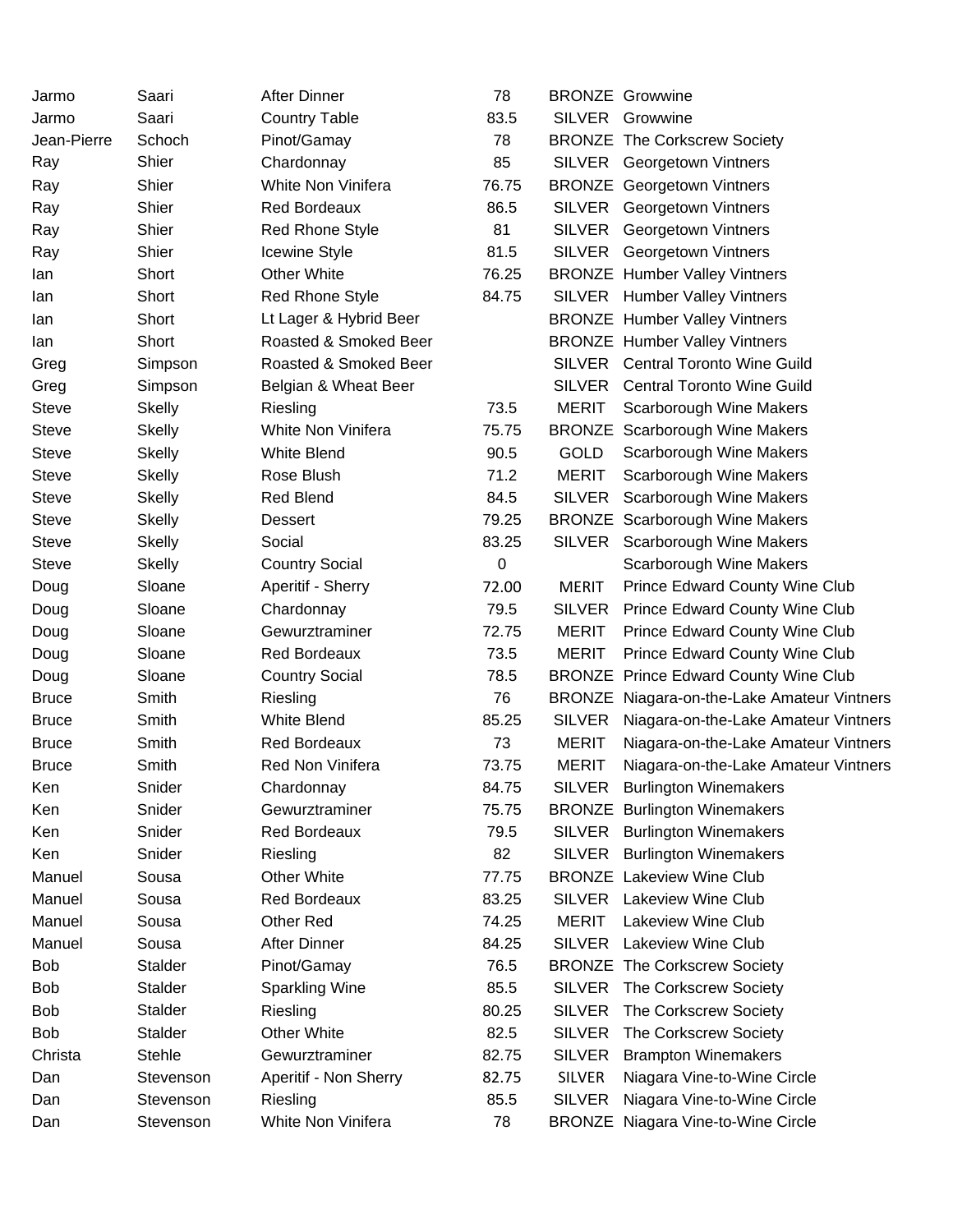| Dan    | Stevenson       | <b>White Blend</b>     | 77.75 |               | <b>BRONZE</b> Niagara Vine-to-Wine Circle |
|--------|-----------------|------------------------|-------|---------------|-------------------------------------------|
| Dan    | Stevenson       | <b>Red Bordeaux</b>    | 75.5  |               | <b>BRONZE</b> Niagara Vine-to-Wine Circle |
| Dan    | Stevenson       | Pinot/Gamay            | 82.75 | SILVER        | Niagara Vine-to-Wine Circle               |
| Dan    | Stevenson       | Red Non Vinifera       | 90.67 | <b>GOLD</b>   | Niagara Vine-to-Wine Circle               |
| Dan    | Stevenson       | Other Red              | 80.25 | <b>SILVER</b> | Niagara Vine-to-Wine Circle               |
| Dan    | Stevenson       | <b>Red Blend</b>       | 78    |               | <b>BRONZE</b> Niagara Vine-to-Wine Circle |
| Dan    | Stevenson       | <b>Dessert</b>         | 87    | <b>SILVER</b> | Niagara Vine-to-Wine Circle               |
| Dan    | Stevenson       | <b>After Dinner</b>    | 90    | <b>GOLD</b>   | Niagara Vine-to-Wine Circle               |
| Dan    | Stevenson       | <b>Country Table</b>   | 84    | <b>SILVER</b> | Niagara Vine-to-Wine Circle               |
| Dan    | Stevenson       | <b>Country Social</b>  | 91    | GOLD          | Niagara Vine-to-Wine Circle               |
| Angelo | Stillo          | Riesling               | 83    | <b>SILVER</b> | <b>Brampton Winemakers</b>                |
| Angelo | Stillo          | <b>Other White</b>     | 79    |               | <b>BRONZE</b> Brampton Winemakers         |
| Angelo | Stillo          | Red Bordeaux           | 84    |               | SILVER Brampton Winemakers                |
| Angelo | Stillo          | Pinot/Gamay            | 84.75 | <b>SILVER</b> | <b>Brampton Winemakers</b>                |
| Len    | Sylvester       | Other Red              | 79.5  | <b>SILVER</b> | Members at Large Club                     |
| Len    | Sylvester       | Chardonnay             | 81.75 | <b>SILVER</b> | Members at Large Club                     |
| Len    | Sylvester       | Social                 | 84    | <b>SILVER</b> | Members at Large Club                     |
| Tamio  | Tateno          | <b>Red Rhone Style</b> | 85.25 |               | SILVER South Coast Wine Club              |
| Tamio  | Tateno          | <b>Red Blend</b>       | 78    |               | <b>BRONZE</b> South Coast Wine Club       |
| Herb   | Taylor          | White Non Vinifera     | 74    | <b>MERIT</b>  | South Coast Wine Club                     |
| Herb   | Taylor          | <b>Red Blend</b>       | 81.5  |               | SILVER South Coast Wine Club              |
| Emile  | Thibault        | Chardonnay             | 80    |               | SILVER St. Thomas Grapebusters Wine Club  |
| Emile  | Thibault        | Riesling               | 84.75 |               | SILVER St. Thomas Grapebusters Wine Club  |
| Emile  | Thibault        | White Non Vinifera     | 75.5  |               | BRONZE St. Thomas Grapebusters Wine Club  |
| Emile  | Thibault        | Red Bordeaux           | 84    |               | SILVER St. Thomas Grapebusters Wine Club  |
| Emile  | Thibault        | Pinot/Gamay            | 78.75 |               | BRONZE St. Thomas Grapebusters Wine Club  |
| Emile  | Thibault        | Other Red              | 80    |               | SILVER St. Thomas Grapebusters Wine Club  |
| Emile  | Thibault        | <b>Red Blend</b>       | 81.75 |               | SILVER St. Thomas Grapebusters Wine Club  |
| Emile  | Thibault        | <b>Dessert</b>         | 83.25 |               | SILVER St. Thomas Grapebusters Wine Club  |
| Emile  | Thibault        | <b>Icewine Style</b>   | 78.25 |               | BRONZE St. Thomas Grapebusters Wine Club  |
| Emile  | Thibault        | <b>After Dinner</b>    | 79    |               | BRONZE St. Thomas Grapebusters Wine Club  |
| Emile  | <b>Thibault</b> | <b>Sparkling Wine</b>  | 86.2  |               | SILVER St. Thomas Grapebusters Wine Club  |
| Emile  | Thibault        | Cider                  | 81.75 |               | SILVER St. Thomas Grapebusters Wine Club  |
| Emile  | Thibault        | <b>Other White</b>     | 76.25 |               | BRONZE St. Thomas Grapebusters Wine Club  |
| Glenn  | Thomson         | <b>Red Rhone Style</b> | 82.5  |               | SILVER The Corkscrew Society              |
| Glenn  | Thomson         | After Dinner           | 76.25 |               | <b>BRONZE</b> The Corkscrew Society       |
| Bill   | Thornton        | Aperitif - Non Sherry  | 79.00 |               | BRONZE St. Thomas Grapebusters Wine Club  |
| Bill   | Thornton        | Chardonnay             | 75.5  |               | BRONZE St. Thomas Grapebusters Wine Club  |
| Bill   | Thornton        | Riesling               | 69.75 | <b>MERIT</b>  | St. Thomas Grapebusters Wine Club         |
| Bill   | Thornton        | White Non Vinifera     | 80.75 | <b>SILVER</b> | St. Thomas Grapebusters Wine Club         |
| Bill   | Thornton        | Gewurztraminer         | 72    | <b>MERIT</b>  | St. Thomas Grapebusters Wine Club         |
| Bill   | Thornton        | <b>Other White</b>     | 90.25 | <b>GOLD</b>   | St. Thomas Grapebusters Wine Club         |
| Bill   | Thornton        | <b>White Blend</b>     | 83    | <b>SILVER</b> | St. Thomas Grapebusters Wine Club         |
| Bill   | Thornton        | Rose Blush             | 89    |               | SILVER St. Thomas Grapebusters Wine Club  |
| Bill   | Thornton        | <b>Red Bordeaux</b>    | 79    |               | BRONZE St. Thomas Grapebusters Wine Club  |
| Bill   | Thornton        | Pinot/Gamay            | 81.75 |               | SILVER St. Thomas Grapebusters Wine Club  |
| Bill   | Thornton        | Red Non Vinifera       | 76    |               | BRONZE St. Thomas Grapebusters Wine Club  |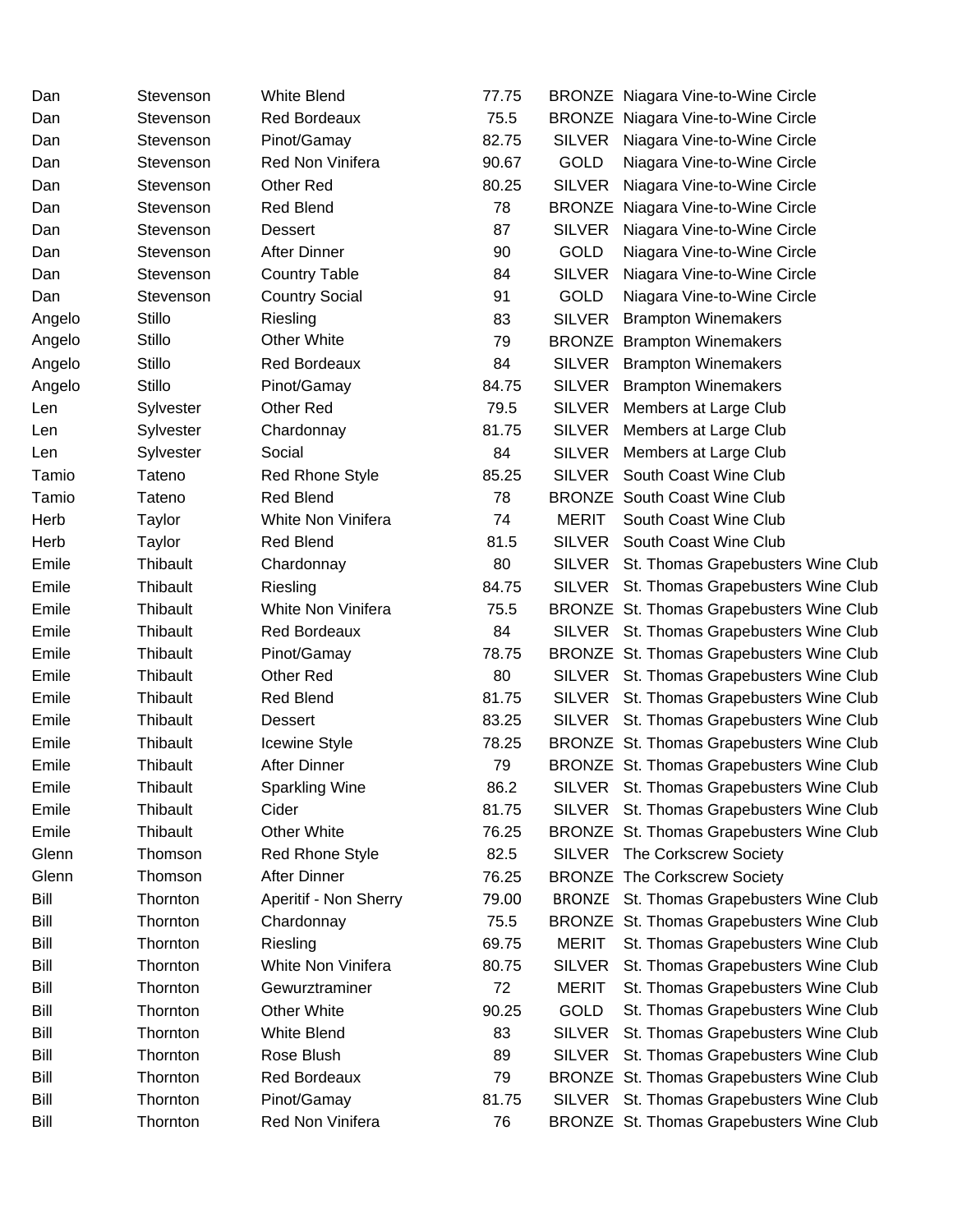| Bill   | Thornton   | <b>Red Rhone Style</b>   | 80.25 |               | SILVER St. Thomas Grapebusters Wine Club  |
|--------|------------|--------------------------|-------|---------------|-------------------------------------------|
| Bill   | Thornton   | <b>Red Blend</b>         | 82    | <b>SILVER</b> | St. Thomas Grapebusters Wine Club         |
| Bill   | Thornton   | Dessert                  | 91.5  | GOLD          | St. Thomas Grapebusters Wine Club         |
| Bill   | Thornton   | Icewine Style            | 73.75 | <b>MERIT</b>  | St. Thomas Grapebusters Wine Club         |
| Bill   | Thornton   | <b>After Dinner</b>      | 90.25 | <b>GOLD</b>   | St. Thomas Grapebusters Wine Club         |
| Bill   | Thornton   | Social                   | 80.5  | <b>SILVER</b> | St. Thomas Grapebusters Wine Club         |
| Bill   | Thornton   | <b>Country Table</b>     | 90.75 | GOLD          | St. Thomas Grapebusters Wine Club         |
| Bill   | Thornton   | <b>Country Social</b>    | 83    | <b>SILVER</b> | St. Thomas Grapebusters Wine Club         |
| Bill   | Thornton   | <b>Sparkling Wine</b>    | 87    | <b>SILVER</b> | St. Thomas Grapebusters Wine Club         |
| Bill   | Thornton   | Cider                    | 87.5  | <b>SILVER</b> | St. Thomas Grapebusters Wine Club         |
| Bill   | Thornton   | Lt Lager & Hybrid Beer   |       | <b>GOLD</b>   | St. Thomas Grapebusters Wine Club         |
| Bill   | Thornton   | Hop-Focused Beer         |       |               | BRONZE St. Thomas Grapebusters Wine Club  |
| Bill   | Thornton   | Malt-Focused Beer        |       |               | BRONZE St. Thomas Grapebusters Wine Club  |
| Bill   | Thornton   | Roasted & Smoked         |       |               | SILVER St. Thomas Grapebusters Wine Club  |
| Bill   | Thornton   | Belgian & Wheat Beer     |       |               | SILVER St. Thomas Grapebusters Wine Club  |
| Garry  | Turner     | White Non Vinifera       | 71.75 | <b>MERIT</b>  | South Coast Wine Club                     |
| Victor | Van Beek   | Lt Lager & Hybrid Beer   |       |               | <b>BRONZE</b> Other Hamilton Wine Club    |
| Victor | Van beek   | <b>Malt-Focused Beer</b> |       |               | SILVER Other Hamilton Wine Club           |
| Victor | VanBeek    | Riesling                 | 75    |               | <b>BRONZE</b> Other Hamilton Wine Club    |
| Victor | VanBeek    | White Non Vinifera       | 81.5  | <b>SILVER</b> | <b>Other Hamilton Wine Club</b>           |
| Victor | VanBeek    | Gewurztraminer           | 81    | <b>SILVER</b> | <b>Other Hamilton Wine Club</b>           |
| Victor | VanBeek    | <b>Red Bordeaux</b>      | 76.75 |               | <b>BRONZE</b> Other Hamilton Wine Club    |
| Victor | VanBeek    | Pinot/Gamay              | 76.25 |               | <b>BRONZE</b> Other Hamilton Wine Club    |
| Victor | VanBeek    | Icewine Style            | 88.67 | <b>SILVER</b> | Other Hamilton Wine Club                  |
| Victor | VanBeek    | <b>After Dinner</b>      | 83.25 | <b>SILVER</b> | <b>Other Hamilton Wine Club</b>           |
| Victor | VanBeek    | <b>Country Social</b>    | 81    | <b>SILVER</b> | <b>Other Hamilton Wine Club</b>           |
| Victor | VanBeek    | <b>Country Social</b>    | 74.33 | <b>MERIT</b>  | <b>Other Hamilton Wine Club</b>           |
| Victor | VanBeek    | Cider                    | 85.25 | <b>SILVER</b> | <b>Other Hamilton Wine Club</b>           |
| John   | VanDerMark | Chardonnay               | 85    | <b>SILVER</b> | Niagara Vine-to-Wine Circle               |
| John   | VanDerMark | Riesling                 | 84.5  | <b>SILVER</b> | Niagara Vine-to-Wine Circle               |
| John   | VanDerMark | <b>Other White</b>       | 80.75 | <b>SILVER</b> | Niagara Vine-to-Wine Circle               |
| John   | VanDerMark | <b>Red Bordeaux</b>      | 78    |               | <b>BRONZE</b> Niagara Vine-to-Wine Circle |
| John   | VanDerMark | <b>After Dinner</b>      | 91.75 | <b>GOLD</b>   | Niagara Vine-to-Wine Circle               |
| John   | VanDerMark | Social                   | 79    | <b>BRONZE</b> | Niagara Vine-to-Wine Circle               |
| John   | VanDerMark | <b>Country Social</b>    | 77.5  |               | <b>BRONZE</b> Niagara Vine-to-Wine Circle |
| Pavel  | Varadinek  | <b>Icewine Style</b>     | 91.25 | <b>GOLD</b>   | Niagara-on-the-Lake Amateur Vintners      |
| Pavel  | Varadinek  | <b>Country Table</b>     | 72.25 | <b>MERIT</b>  | Niagara-on-the-Lake Amateur Vintners      |
| Mat    | Vaughan    | Aperitif - Sherry        | 71.25 | <b>MERIT</b>  | K-W Winemakers Guild                      |
| Mat    | Vaughan    | Aperitif - Non Sherry    | 70.50 | <b>MERIT</b>  | K-W Winemakers Guild                      |
| Mat    | Vaughan    | Riesling                 | 77.75 |               | <b>BRONZE K-W Winemakers Guild</b>        |
| Mat    | Vaughan    | White Non Vinifera       | 80    | <b>SILVER</b> | <b>K-W Winemakers Guild</b>               |
| Mat    | Vaughan    | Gewurtztraminer          | 80.75 | <b>SILVER</b> | <b>K-W Winemakers Guild</b>               |
| Mat    | Vaughan    | <b>Other White</b>       | 83.75 | <b>SILVER</b> | <b>K-W Winemakers Guild</b>               |
| Mat    | Vaughan    | White Blend              | 83    | <b>SILVER</b> | K-W Winemakers Guild                      |
| Mat    | Vaughan    | Rose Blush               | 81.8  | <b>SILVER</b> | <b>K-W Winemakers Guild</b>               |
| Mat    | Vaughan    | <b>Red Bordeaux</b>      | 82.75 | SILVER        | <b>K-W Winemakers Guild</b>               |
| Mat    | Vaughan    | Pinot/Gamay              | 78.5  |               | <b>BRONZE K-W Winemakers Guild</b>        |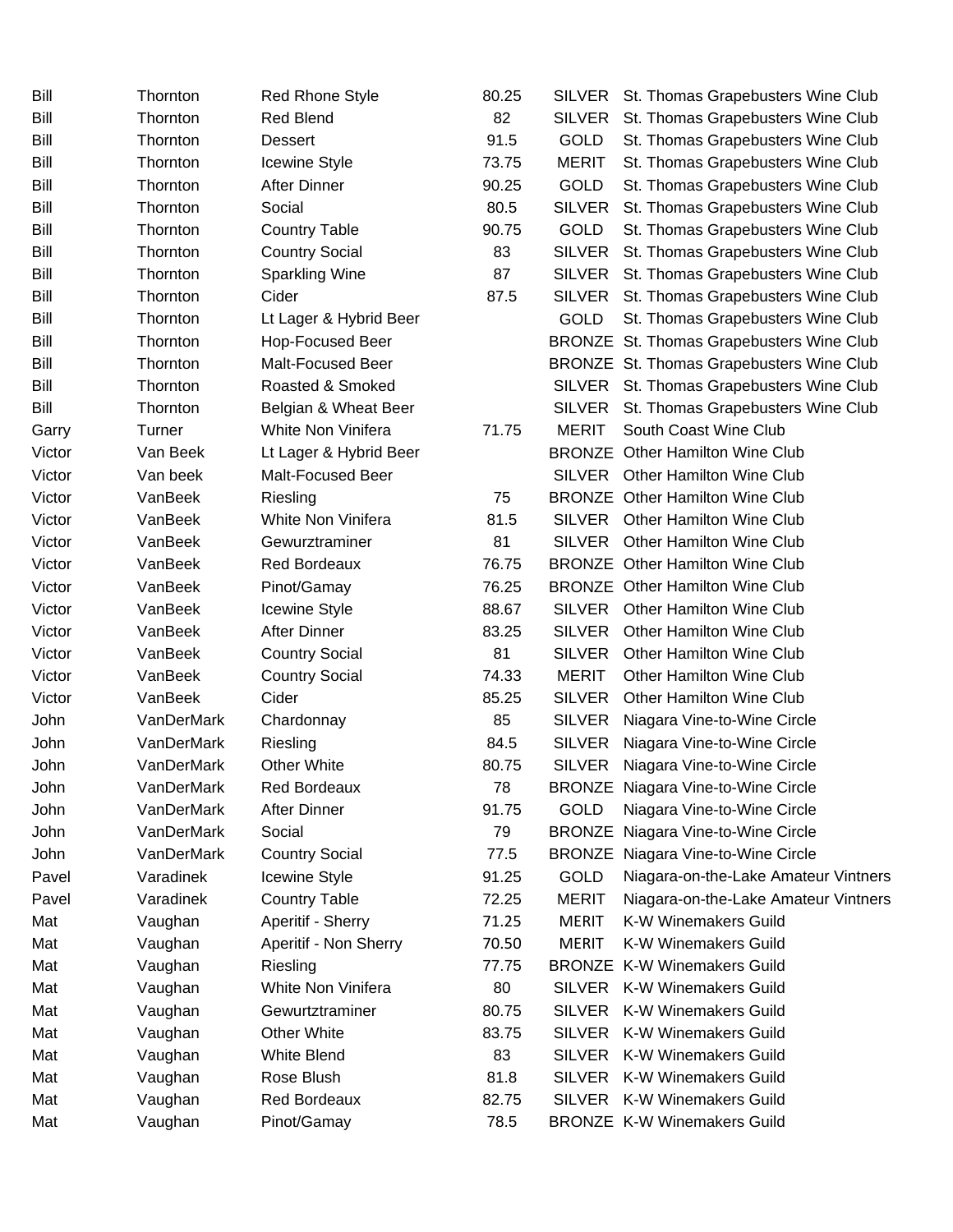| Mat         | Vaughan | Red Non Vinifera       | 78.5  |               | <b>BRONZE K-W Winemakers Guild</b>           |
|-------------|---------|------------------------|-------|---------------|----------------------------------------------|
| Mat         | Vaughan | <b>Red Rhone Style</b> | 84.25 |               | SILVER K-W Winemakers Guild                  |
| Mat         | Vaughan | <b>Red Blend</b>       | 80.5  |               | SILVER K-W Winemakers Guild                  |
| Mat         | Vaughan | <b>Dessert</b>         | 77.75 |               | <b>BRONZE K-W Winemakers Guild</b>           |
| Mat         | Vaughan | <b>Icewine Style</b>   | 83.5  |               | SILVER K-W Winemakers Guild                  |
| Mat         | Vaughan | Social                 | 83    |               | SILVER K-W Winemakers Guild                  |
| Mat         | Vaughan | <b>Country Social</b>  | 79.75 |               | SILVER K-W Winemakers Guild                  |
| Mat         | Vaughan | Cider                  | 0     |               | K-W Winemakers Guild                         |
| Mat         | Vaughan | Lt Lager & Hybrid Beer |       | <b>SILVER</b> | <b>K-W Winemakers Guild</b>                  |
| Mat         | Vaughan | Malt-Focused Beer      |       |               | <b>BRONZE K-W Winemakers Guild</b>           |
| Mat         | Vaughan | Chardonnay             | 82    |               | SILVER K-W Winemakers Guild                  |
| Mat         | Vaughan | Other Red              | 77.75 |               | <b>BRONZE K-W Winemakers Guild</b>           |
| Ken         | Vojin   | White Non Vinifera     | 76.67 |               | BRONZE St. Thomas Grapebusters Wine Club     |
| Ken         | Vojin   | <b>Sparkling Wine</b>  | 91    | <b>GOLD</b>   | St. Thomas Grapebusters Wine Club            |
| Ken         | Vojin   | Roasted & Smoked Beer  |       |               | SILVER St. Thomas Grapebusters Wine Club     |
| Shirley     | Vojin   | Dessert                | 90    | <b>GOLD</b>   | St. Thomas Grapebusters Wine Club            |
| Shirley     | Vojin   | <b>Country Table</b>   | 77.25 |               | BRONZE St. Thomas Grapebusters Wine Club     |
| Shirley     | Vojin   | <b>Country Social</b>  | 82.33 |               | SILVER St. Thomas Grapebusters Wine Club     |
| <b>Rick</b> | Wagner  | Riesling               | 75    |               | <b>BRONZE Growwine</b>                       |
| <b>Rick</b> | Wagner  | <b>White Blend</b>     | 76.5  |               | <b>BRONZE</b> Growwine                       |
| Paul        | Wallace | White Non Vinifera     | 73.5  | <b>MERIT</b>  | Prince Edward County Wine Club               |
| Paul        | Wallace | <b>Red Bordeaux</b>    | 71.5  | <b>MERIT</b>  | <b>Prince Edward County Wine Club</b>        |
| Paul        | Wallace | <b>Red Rhone Style</b> | 87    | <b>SILVER</b> | Prince Edward County Wine Club               |
| Paul        | Wallace | Other Red              | 74.75 |               | <b>BRONZE Prince Edward County Wine Club</b> |
| Marilyn     | Walters | Riesling               | 73.5  | <b>MERIT</b>  | Members at Large Club                        |
| Marilyn     | Walters | <b>White Blend</b>     | 78.5  |               | BRONZE Members at Large Club                 |
| Marilyn     | Walters | <b>Red Bordeaux</b>    | 78.75 |               | BRONZE Members at Large Club                 |
| Marilyn     | Walters | <b>Red Rhone Style</b> | 85    |               | SILVER Members at Large Club                 |
| Marilyn     | Walters | Other Red              | 90    | <b>GOLD</b>   | Members at Large Club                        |
| Paul        | Ward    | <b>Red Bordeaux</b>    | 78.5  |               | <b>BRONZE Growwine</b>                       |
| Paul        | Ward    | Pinot/Gamay            | 78.5  |               | <b>BRONZE Growwine</b>                       |
| Paul        | Ward    | <b>Icewine Style</b>   | 73    | <b>MERIT</b>  | Growwine                                     |
| Kevin       | Watson  | Chardonnay             | 89    | <b>SILVER</b> | Niagara-on-the-Lake Amateur Vintners         |
| Kevin       | Watson  | <b>White Blend</b>     | 83    | <b>SILVER</b> | Niagara-on-the-Lake Amateur Vintners         |
| Kevin       | Watson  | <b>Red Bordeaux</b>    | 76.75 |               | BRONZE Niagara-on-the-Lake Amateur Vintners  |
| Kevin       | Watson  | Red Blend              | 82.75 | <b>SILVER</b> | Niagara-on-the-Lake Amateur Vintners         |
| Kevin       | Watson  | Icewine Style          | 80.75 | <b>SILVER</b> | Niagara-on-the-Lake Amateur Vintners         |
| Kevin       | Watson  | <b>After Dinner</b>    | 74.25 | <b>MERIT</b>  | Niagara-on-the-Lake Amateur Vintners         |
| Bob         | Webb    | Chardonnay             | 81.5  | <b>SILVER</b> | <b>Aurora Wine Circle</b>                    |
| Jim         | Webster | Aperitif - Non Sherry  | 82.00 | <b>SILVER</b> | St. Thomas Grapebusters Wine Club            |
| Jim         | Webster | <b>Red Bordeaux</b>    | 76.25 |               | BRONZE St. Thomas Grapebusters Wine Club     |
| Jim         | Webster | <b>After Dinner</b>    | 75    |               | BRONZE St. Thomas Grapebusters Wine Club     |
| Jim         | Webster | <b>Country Table</b>   | 73.25 | <b>MERIT</b>  | St. Thomas Grapebusters Wine Club            |
| Lorne       | Weyers  | White Non Vinifera     | 82.5  | <b>SILVER</b> | <b>Pickering Wine Guild</b>                  |
| Lorne       | Weyers  | Gewurztraminer         | 76    |               | <b>BRONZE</b> Pickering Wine Guild           |
| Lorne       | Weyers  | <b>Other White</b>     | 90.67 | <b>GOLD</b>   | <b>Pickering Wine Guild</b>                  |
| Lorne       | Weyers  | Rose Blush             | 85.75 | <b>SILVER</b> | <b>Pickering Wine Guild</b>                  |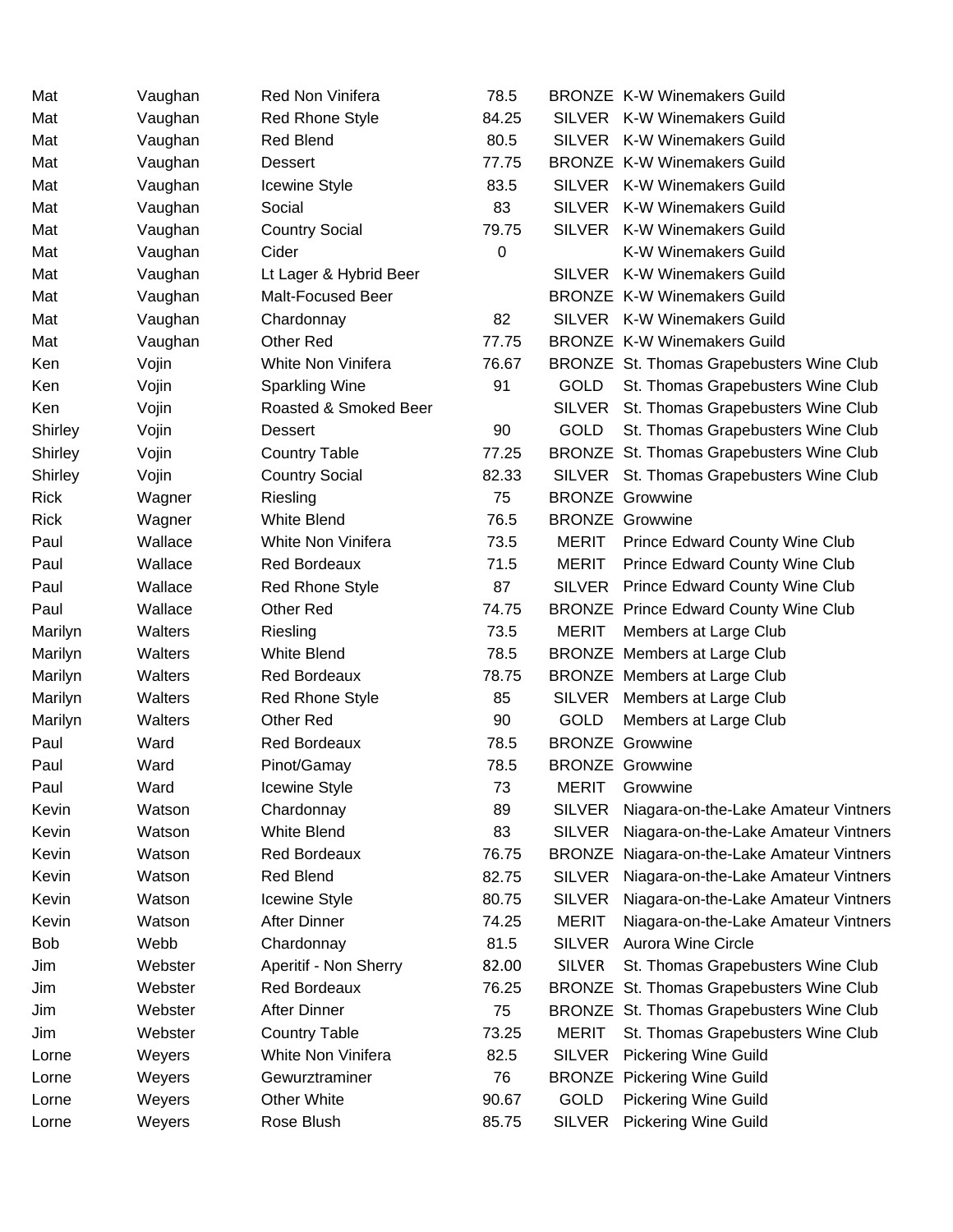| Lorne          | Weyers   | <b>Red Bordeaux</b>    | 86.67       |               | SILVER Pickering Wine Guild               |
|----------------|----------|------------------------|-------------|---------------|-------------------------------------------|
| Lorne          | Weyers   | Pinot/Gamay            | 78.25       |               | <b>BRONZE</b> Pickering Wine Guild        |
| Lorne          | Weyers   | Red Non Vinifera       | 84.33       |               | SILVER Pickering Wine Guild               |
| Lorne          | Weyers   | <b>Red Rhone Style</b> | 91          | <b>GOLD</b>   | <b>Pickering Wine Guild</b>               |
| Lorne          | Weyers   | Other Red              | 76.25       |               | <b>BRONZE</b> Pickering Wine Guild        |
| Tim            | White    | Riesling               | 76.5        |               | <b>BRONZE Winemasters</b>                 |
| Tim            | White    | White Non Vinifera     | 77.75       |               | <b>BRONZE Winemasters</b>                 |
| Tim            | White    | <b>Other White</b>     | 81.25       | <b>SILVER</b> | Winemasters                               |
| Tim            | White    | Social                 | 86.75       | <b>SILVER</b> | Winemasters                               |
| Tim            | White    | <b>Country Social</b>  | 71.25       | <b>MERIT</b>  | Winemasters                               |
| Scott          | Wilkins  | Riesling               | 81.5        | <b>SILVER</b> | Members at Large Club                     |
| Scott          | Wilkins  | <b>Red Bordeaux</b>    | 74          | <b>MERIT</b>  | Members at Large Club                     |
| Scott          | Wilkins  | Red Non Vinifera       | 76.75       |               | BRONZE Members at Large Club              |
| Scott          | Wilkins  | Icewine Style          | 90          | <b>GOLD</b>   | Members at Large Club                     |
| <b>Brian</b>   | Williams | Aperitif - Sherry      | 76.75       | <b>BRONZE</b> | Niagara Vine-to-Wine Circle               |
| <b>Brian</b>   | Williams | Aperitif - Non Sherry  | 81.00       | <b>SILVER</b> | Niagara Vine-to-Wine Circle               |
| <b>Brian</b>   | Williams | Riesling               | 77.75       |               | <b>BRONZE</b> Niagara Vine-to-Wine Circle |
| <b>Brian</b>   | Williams | White Non Vinifera     | 78.75       |               | <b>BRONZE</b> Niagara Vine-to-Wine Circle |
| <b>Brian</b>   | Williams | <b>White Blend</b>     | 77          |               | <b>BRONZE</b> Niagara Vine-to-Wine Circle |
| <b>Brian</b>   | Williams | Red Bordeaux           | 84.5        | <b>SILVER</b> | Niagara Vine-to-Wine Circle               |
| <b>Brian</b>   | Williams | Pinot/Gamay            | 78.75       |               | <b>BRONZE</b> Niagara Vine-to-Wine Circle |
| <b>Brian</b>   | Williams | Red Non Vinifera       | 84.5        | <b>SILVER</b> | Niagara Vine-to-Wine Circle               |
| <b>Brian</b>   | Williams | Red Rhone Style        | 85          | <b>SILVER</b> | Niagara Vine-to-Wine Circle               |
| <b>Brian</b>   | Williams | <b>Dessert</b>         | 81          | <b>SILVER</b> | Niagara Vine-to-Wine Circle               |
| <b>Brian</b>   | Williams | <b>After Dinner</b>    | 91          | <b>GOLD</b>   | Niagara Vine-to-Wine Circle               |
| <b>Brian</b>   | Williams | <b>Country Social</b>  | 76.25       |               | <b>BRONZE</b> Niagara Vine-to-Wine Circle |
| Paul           | Williams | Riesling               | 90          | <b>GOLD</b>   | Scarborough Wine Makers                   |
| Paul           | Williams | <b>Other White</b>     | 82          | <b>SILVER</b> | Scarborough Wine Makers                   |
| Paul           | Williams | <b>White Blend</b>     | 79.25       |               | <b>BRONZE</b> Scarborough Wine Makers     |
| Paul           | Williams | <b>Country Social</b>  | 75          |               | <b>BRONZE</b> Scarborough Wine Makers     |
| Ross           | Willson  | Chardonnay             | 91.25       | <b>GOLD</b>   | London Wine Pros                          |
| Ross           | Willson  | Red Non Vinifera       | 80          | <b>SILVER</b> | <b>London Wine Pros</b>                   |
| Ross           | Willson  | Other Red              |             |               | London Wine Pros                          |
| Ross           | Willson  | <b>Country Table</b>   | 75          |               | <b>BRONZE</b> London Wine Pros            |
| Larry          | Witzel   | <b>Red Bordeaux</b>    | 75.5        |               | <b>BRONZE</b> South Coast Wine Club       |
| Jack           | Wolfe    | Aperitif - Non Sherry  | 80.50       | <b>SILVER</b> | <b>Aurora Wine Circle</b>                 |
| Jack           | Wolfe    | Other Red              | 78.25       |               | <b>BRONZE</b> Aurora Wine Circle          |
| Lorna          | Wong     | <b>Other White</b>     | 77.75       |               | <b>BRONZE</b> Scarborough Wine Makers     |
| Lorna          | Wong     | Pinot/Gamay            | 77.25       |               | <b>BRONZE</b> Scarborough Wine Makers     |
| Lorna          | Wong     | <b>Red Rhone Style</b> | 81.5        | <b>SILVER</b> | Scarborough Wine Makers                   |
| Lorna          | Wong     | <b>After Dinner</b>    | 74          | <b>MERIT</b>  | Scarborough Wine Makers                   |
| Lorna          | Wong     | <b>Country Social</b>  | 77.75       |               | <b>BRONZE</b> Scarborough Wine Makers     |
| <b>Stewart</b> | Wood     | Aperitif - Sherry      | 79.00       | <b>BRONZE</b> | <b>London Wine Pros</b>                   |
| <b>Stewart</b> | Wood     | Gewurztraminer         | 83          | <b>SILVER</b> | <b>London Wine Pros</b>                   |
| <b>Stewart</b> | Wood     | <b>White Blend</b>     | 88.25       | <b>SILVER</b> | <b>London Wine Pros</b>                   |
| <b>Stewart</b> | Wood     | Pinot/Gamay            | $\mathbf 0$ |               | <b>London Wine Pros</b>                   |
| <b>Stewart</b> | Wood     | <b>Red Rhone Style</b> | 67.75       |               | London Wine Pros                          |